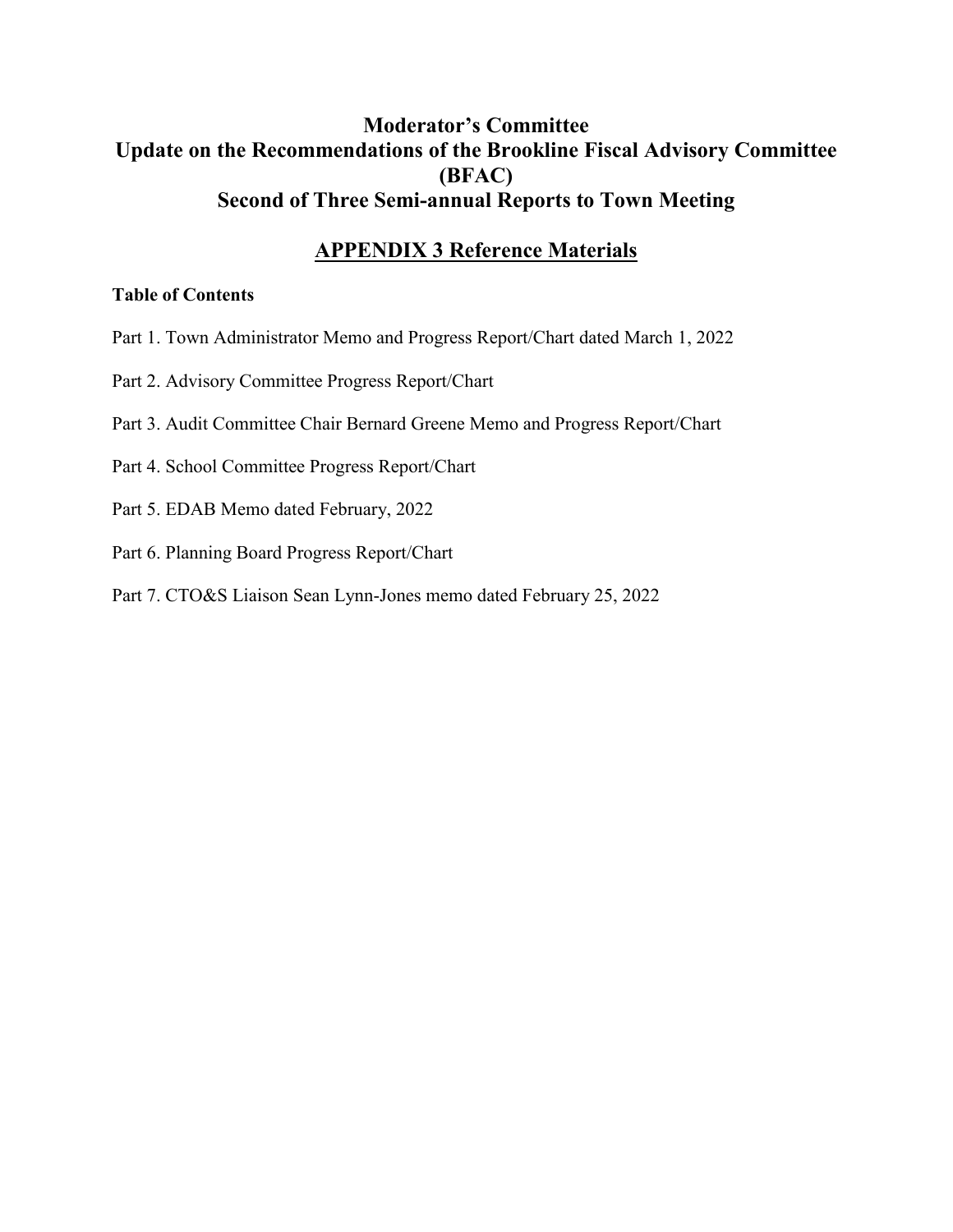**Part 1. Town Administrator Memo and Progress Report/Chart dated March 1, 2022**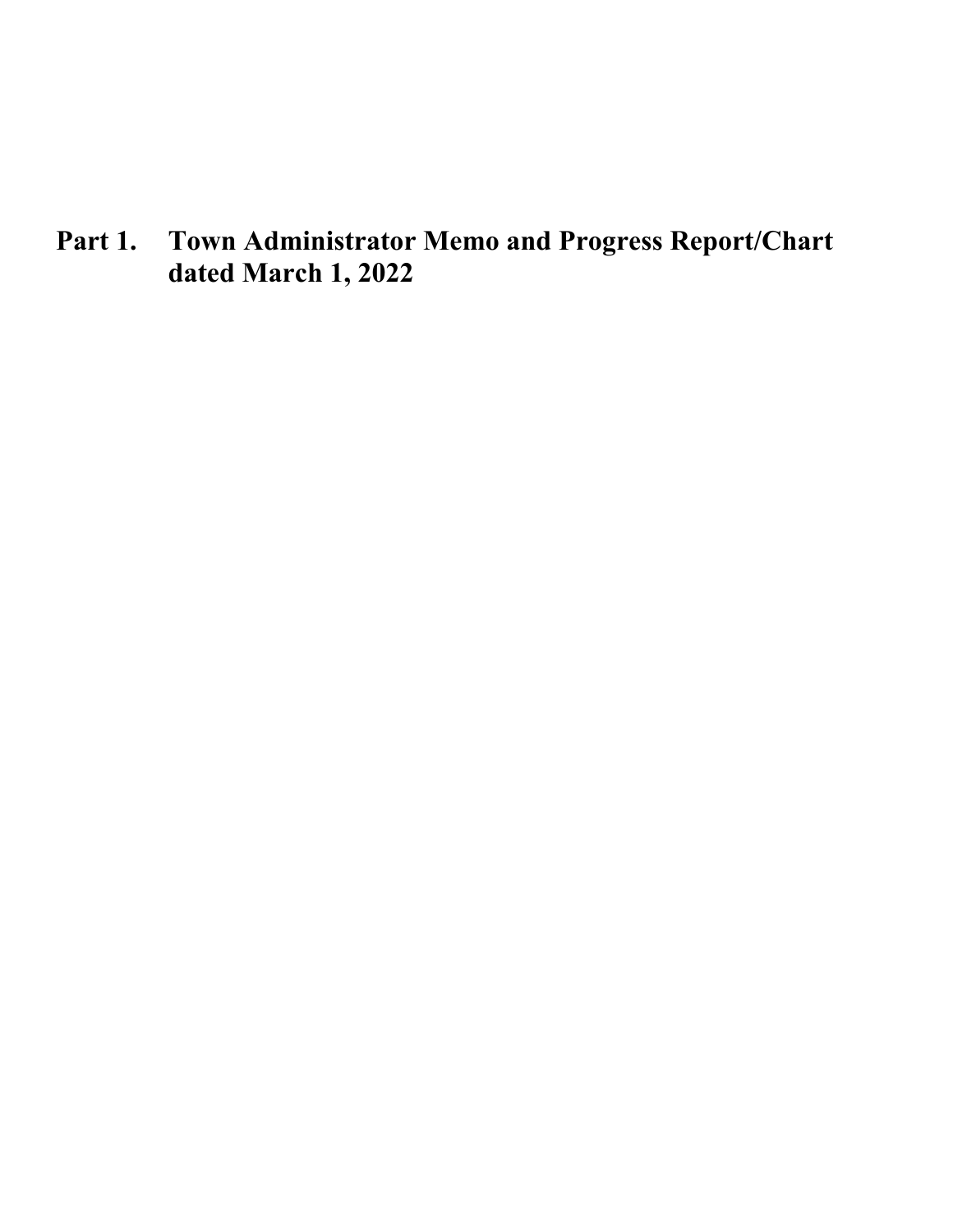#### **BFAC MC Progress Report a.o February, 2022 Select Board**

|       | For each BFAC recommendation, enter the status of your review by entering a<br>number from 0 to 3 as defined below:                    |  |  |
|-------|----------------------------------------------------------------------------------------------------------------------------------------|--|--|
|       | no substantive discussion of the recommendation at a public meeting                                                                    |  |  |
|       | had a substantive discussion of the recommendation at a public meeting<br>but reached no decisions                                     |  |  |
| $2 =$ | as a result of discussions at a public meeting, decided to accept<br>recommendation; progress is detailed in meeting minutes           |  |  |
| $3 =$ | as a result of discussions at a public meeting, decided to reject<br>recommendation; explanation of why is detailed in meeting minutes |  |  |

|                  | <b>BFAC Recommendation</b>         | <b>Status</b>  | <b>Meeting Date(s)</b> |
|------------------|------------------------------------|----------------|------------------------|
| $\overline{1}$   | Performance management             | $\overline{2}$ | See TA Memo            |
| $\overline{c}$   | Financial review & budget          | $\overline{0}$ | See TA Memo            |
| $\overline{3}$   | Warrant article development        |                | See TA Memo            |
| $\overline{4}$   | AC structure and skills            | $\overline{0}$ | See TA Memo            |
| $\overline{5}$   | Change audit firms and partners    | $\overline{3}$ | 1/18/2022              |
| $\overline{6}$   | Key program evaluation             | $\overline{2}$ | See TA Memo            |
| 6.1              | <b>Investment analysis</b>         | $\overline{0}$ | See TA Memo            |
| 6.2              | Metrics for prioritization         | $\mathbf 0$    | See TA Memo            |
| 6.3              | Zero based budgeting               | $\overline{0}$ | See TA Memo            |
| $\overline{7}$   | <b>SB Responsibilities</b>         | $\overline{0}$ | See TA Memo            |
| 7.1              | Lead by example                    | $\overline{0}$ | See TA Memo            |
| 7.2              | Clarify financial authority        | $\overline{0}$ | See TA Memo            |
| 7.3              | Increase transparency              | $\overline{2}$ |                        |
| 8                | Revisit Town-School Partnership    | $\overline{1}$ | 2/11/22 TSP Meeting    |
| $\boldsymbol{9}$ | Capital planning                   | $\mathbf{1}$   |                        |
| 10               | <b>Financial Improvement Plans</b> | $\overline{0}$ | See TA Memo            |
| 11               | FIP assessment and reporting       | $\overline{0}$ | See TA Memo            |
| 12               | New economic development           | 0              | See TA Memo            |
| 13               | Minimum reserves                   | $\overline{2}$ | 2/15/2022              |
| 13.1             | Unassigned fund balance            | $\overline{2}$ | 2/15/2022              |
| 13.2             | Annual Stabilization Fund budget   | $\overline{2}$ | 2/15/2022              |
| 13.3             | Stabilization fund level           | $\overline{2}$ | 2/15/2022              |
| 13.4             | <b>Total reserves</b>              | $\overline{2}$ | 2/15/2022              |
| $\overline{14}$  | Maximum Debt policy                | $\mathbf 0$    | See TA Memo            |
| 14.1             | Minimum at Moodys A level          | $\overline{0}$ | See TA Memo            |
| 14.2             | Moody's AA level by FY36           | $\mathbf 0$    | See TA Memo            |
| 14.3             | Full disclosure of borrowings      | $\overline{0}$ | See TA Memo            |
| 15               | Strategic override plan            | $\mathbf 0$    | See TA Memo            |
| 15.1             | Broadest range of uses             | 0              | See TA Memo            |
| 15.2             | More information to voters         |                |                        |
| 15.3             | End piecemeal approach             | $\mathbf 0$    | See TA Memo            |
| 15.4             | Include reserve maintenance        | $\overline{0}$ | See TA Memo            |
| 16               | Single Town-School financial model | $\overline{0}$ | See TA Memo            |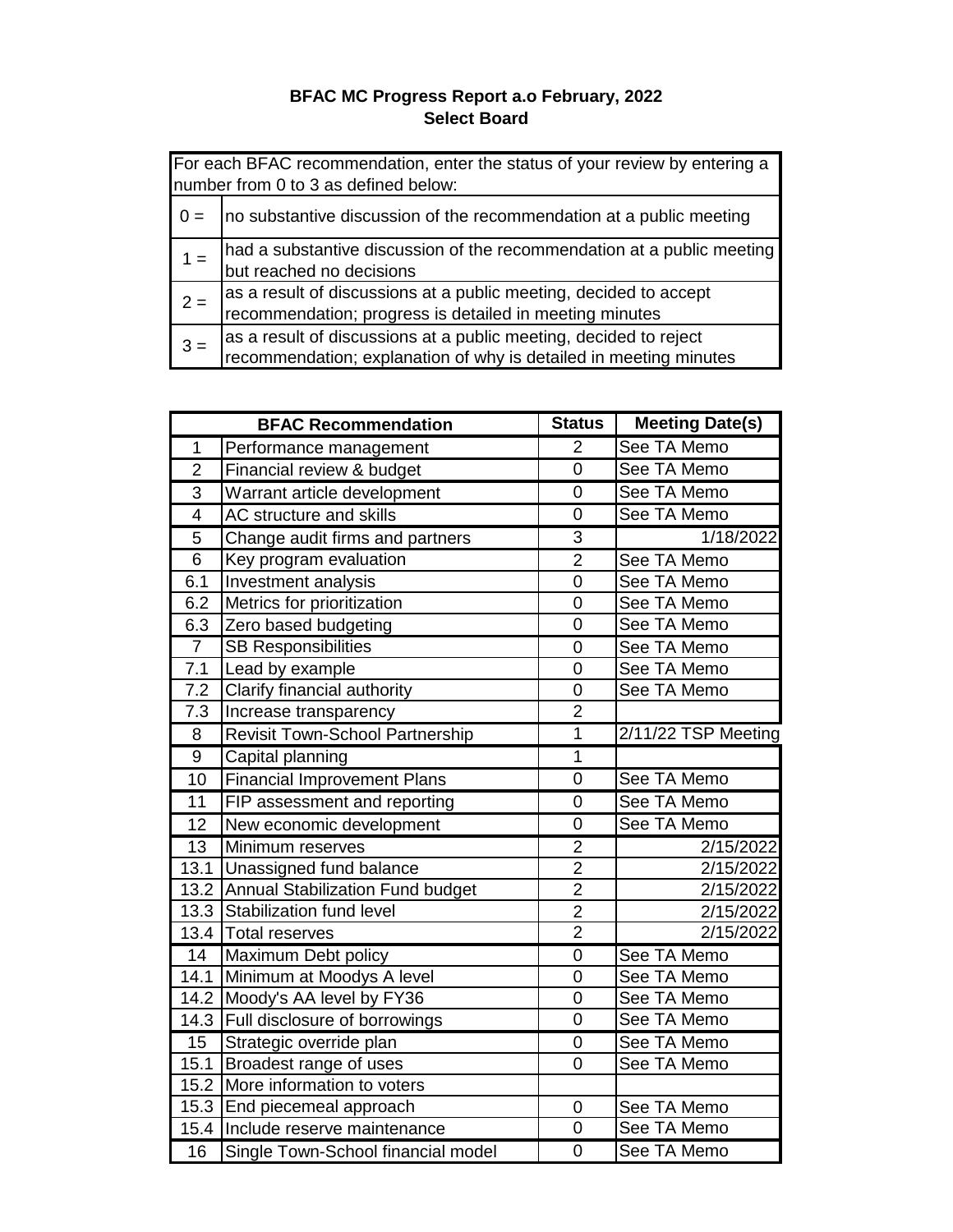| <b>Annual Moody's scorecard review</b> |  |
|----------------------------------------|--|
| 18 Require TMM financial training      |  |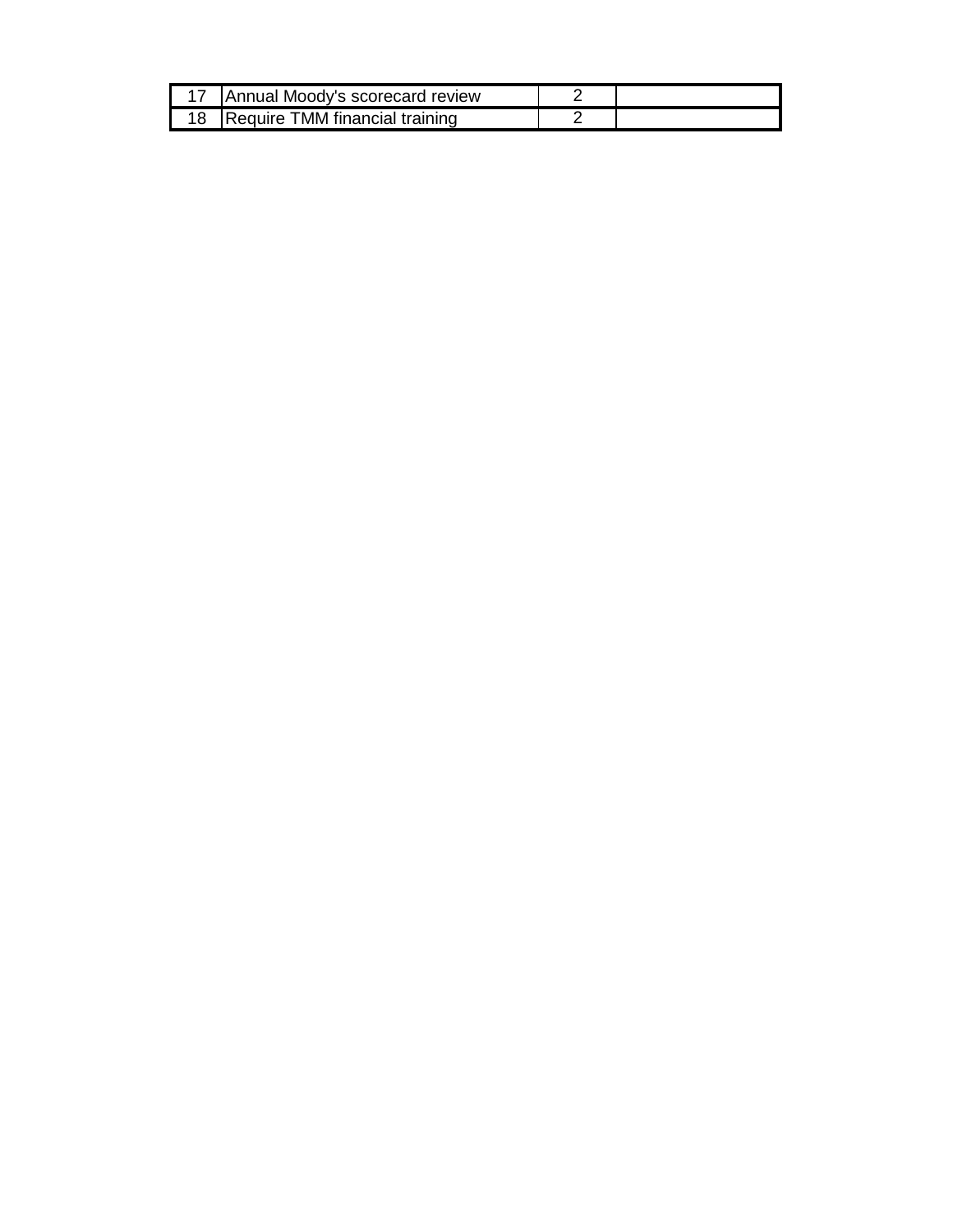| <b>MEMO TO:</b> | Moderator's Committee on the Recommendations of BFAC |
|-----------------|------------------------------------------------------|
| <b>FROM:</b>    | Mel Kleckner, Town Administrator                     |
| <b>SUBJECT:</b> | Narrative Commentary                                 |
| DATE:           | March 1, 2022                                        |

I have again offered to submit a narrative addressing a BFAC Progress Report on behalf of the Select Board. The basic spreadsheet intended to assign one of four status grades and specific references to Select Board meeting discussions/decisions is not an effective measure of progress in these areas, in my view. While some of the items in the BFAC report are clearly policy related, many of the issues raised by BFAC are administrative or managerial in nature. The Select Board meets dozens of times per year with their agendas loaded with controversial and important issues of the day, including pandemic related actions, racial equity, carbon emissions and climate change, and transparency and engagement in town government operations. Most of last year was dominated with dual Select Board committees around policing. It is unrealistic, in my opinion, to expect the Select Board to spend substantial time during their weekly meetings to address (or re-address) many of the detailed recommendations in the BFAC report.

As you know, the Town Administrator Act establishes the Town Administrator position as the Town's Chief Administrative Officer with broad responsibility in the areas of finance and administration. As Town Administrator, I have been clear with both BFAC and the Select Board of my support for the fundamental focus of BFAC's recommendations, notably enhancing the capacity for performance management and program evaluation, strengthening the Town's financial reserves and other financial indicators consistent with Aaa bond rated communities, and opening up the Town's budgeting processes to more community input. The Select Board relies on its Town Administrator and professional staff to work towards these policies and this narrative is intended to provide you with progress in these areas, regardless of whether the Select Board has met to discuss and vote upon them. Please find below my narrative related to recommendations of the BFAC, especially the draft comments as part of the Town Moderator's Committee next update to Town Meeting.

#### **Recommendation 1- Performance Management**:

It is inaccurate to state that the Select Board has not prioritized resources to support enhanced performance management that would "address the structural deficit". As you know, addressing the structural deficit is a very big and complex problem that cannot be solved solely with better data and decision making. With the availability of American Rescue Plan Act (ARPA) funding, the Select Board approved funding and we have already hired a grant manager who also serves as a budget analyst for the Town. This is one of two budget analysts that I have identified as necessary to make a difference in the Town's performance management, program evaluation, and financial improvement plans for discreet areas of town programs and services. Unfortunately, during this same timeframe our Finance Director relocated and I assigned current Assistant Town Administrator to serve in that position for an acting capacity. We hope to fully take advantage of the increased staffing capacity once this position is backfilled.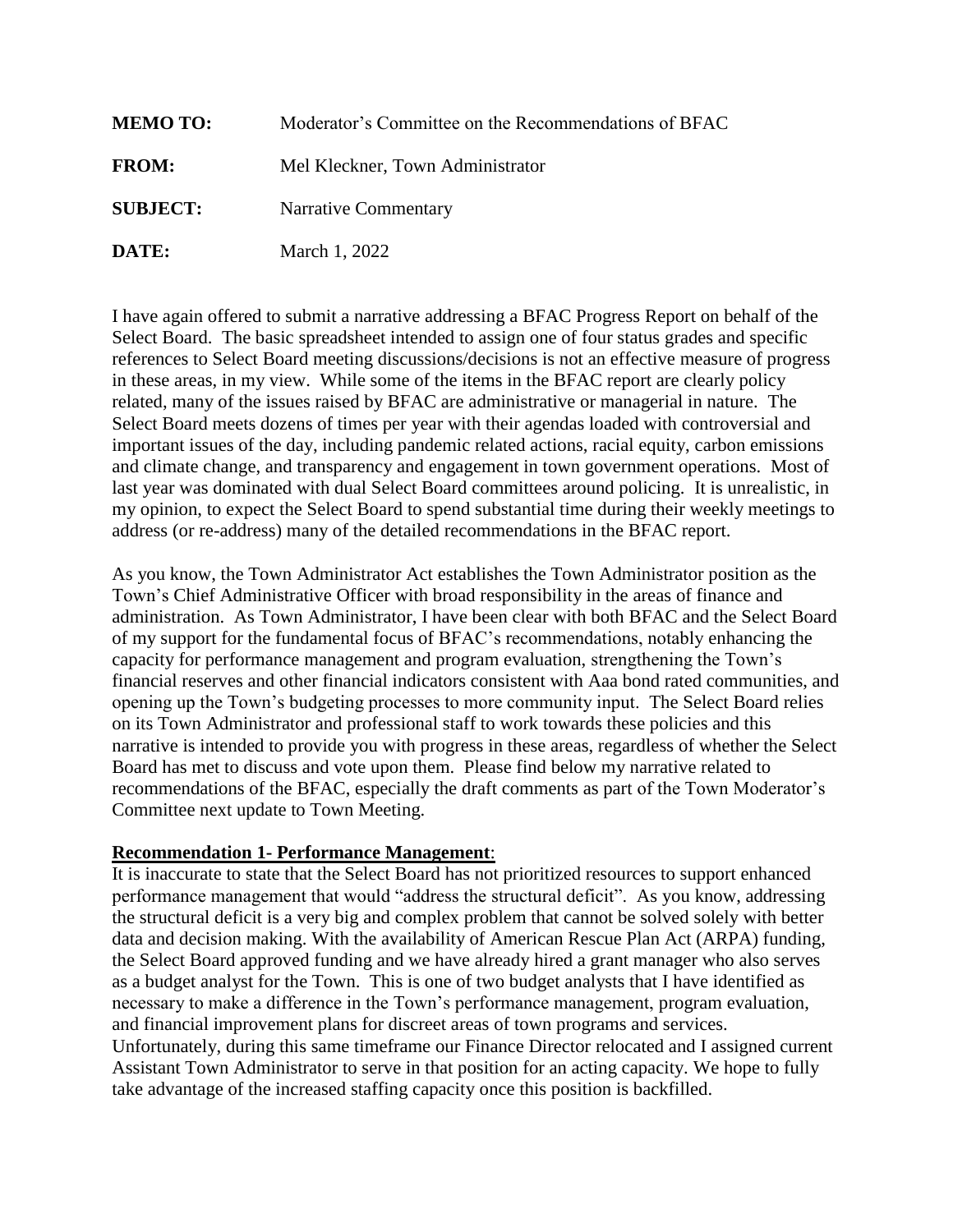#### **Recommendation 2- Financial Review and Budget Summits**:

The report confirms that the Town School Partnership (TSP) is a unique and responsive mechanism to foster communication and collaboration between the Select Board, School Committee and Advisory Committee. While the focus of all discussions are related to the annual budget allocation process, we have begun to discuss the structure and other goals of the body, including the merits of more formal budget summits. The School Superintendent and I have drafted a new Memorandum of Agreement that proposes the incorporation of TSP into the budget process as codified in the Town's By-Laws and/or Town Administrator Act. I have not personally heard skepticism on the merits of budget summits, but admittedly we have not fully addressed this specific recommendation. I also consider the budget educational forums that I have conducted as essential building blocks to creating more effective public engagement and input of budget priorities and tradeoffs.

#### **Recommendation 3- Warrant Article Development**:

I previously reported that the Select Board discussed a formal process to require more consistent and robust analysis by petitioners of warrant articles. A proposal prepared by Select Board member Bernard Greene was eventually not adopted because of the state law that guarantees consideration of petitioned warrant article proposals of ten registered voters without conditions. Instead, the Board considered this proposal as guidance for potential petitioners. Ultimately, the most effective mechanism to guarantee compliance will be consistent rejection of proposals by the Advisory Committee and Town Meeting that do not meet these evaluation standards. The Board did not believe a new committee would be effective at resolving this situation but is supportive of the Advisory Committee's and Town Moderator's efforts at structural changes.

#### **Recommendation 4- Advisory Committee Structure and Skills:**

I concur with the Committee's comment that the Select Board has not taken this matter up and is deferring to the Town Moderator and Advisory Committee for leadership in this area.

#### **Recommendation 5- Auditor Rotation and Scope**:

The Board previously considered but did not adopt the requirement of changing the audit firm on a regular basis. The Board renewed the current agreement, but will require that the audit partner be rotated. It was noted at this year's Audit Committee meeting with the Select Board that this issue could be reconsidered when the existing contract comes due again.

#### **Recommendation 6- Program Evaluation:**

Please see my response to Recommendation #1

#### **Recommendation 7- Select Board Fiscal Leadership Responsibilities:**

I sense that individual Board members would disagree with the Committee's assessment that it does not lead by example in establishing improved financial decision making. In addition, the composition of the Select Board has and will continue to change each year. As a result, it would not be accurate to assume there will be no discussion of this topic in the future. This year, the Select Board assigned its members to various departments to support the public communication of their budgets. While these are not formal subcommittees, they do represent a beginning on empowering individual Select Board members to exert budgetary and financial leadership.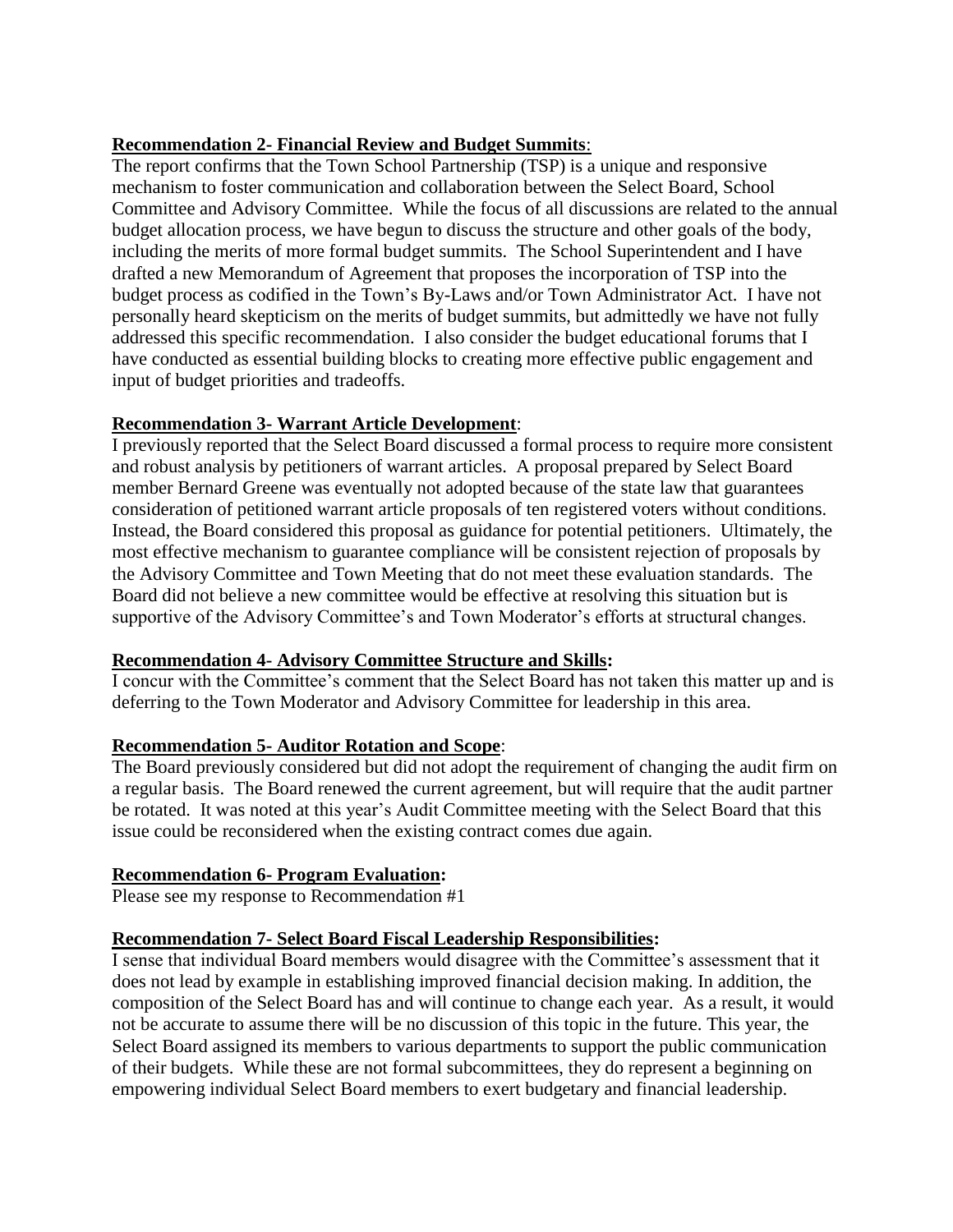I appreciate the comments of the Committee with respect to progress made on budget education, on-line access, and transparency.

#### **Recommendation 8- Town School Partnership:**

Please see comments under Recommendation #2.

#### **Recommendation 9- Capital Planning**:

Studies to inform the longer term needs of the Town's capital assets are critical. Assets including buildings, roadway systems, parks and open spaces, and specialized fleet all require expert and objective analysis necessary for effective capital planning. In terms of staff resources, I would have the same response as Recommendations # 1 and 6.

#### **Recommendations 10 and 11- Financial Improvement Plans (FIPs):**

Although the term FIP is not common in government finance, the concept of performing detailed review of existing or proposed revenues and expenses (programs) using standard cost and benefit analyses is understood. In order to develop a consistent and sustainable approach to this effort, we will require staffing resources as discussed in Recommendations #1, 6 and 9.

#### **Recommendation 12- Aggressively Pursue New Economic Development:**

Development in a community as densely populated in Brookline is an extremely contentious and time consuming endeavor that must be balanced with other priorities and interests. The Committee's response suggesting that the Select Board has no interest in exerting leadership on economic development is subjective and simplistic. I believe the Select Board understands the budgetary benefits of economic development and have responded effectively when EDAB has recommended action. I acknowledge the FY 2023 budget decisions have prioritized other immediate funding needs in the Planning department.

#### **Recommendation 13- Maintain Minimum Reserves:**

Continued progress has been made in these set of recommendations including the following summary in the FY 2023 Budget Message;

> "The Town's fund balance from FY 2021 was healthy, part of a strategic plan to bolster reserves necessary to retain the Town's Aaa bond rating. The unreserved fund balance certified by the state is referred to as Free Cash, and this amount is used by the Town solely for reserves and capital expenditures. For FY 2023, a total of \$14.2 million in Free Cash has been certified. About \$6.1 million of this amount will be allocated to preserve fund balance while another \$6.8 million will fund the town's Capital Improvement Plan. The balance is then allocated to various operating and special reserve funds of the Town in accordance with formal fiscal policies. I am pleased to report that the Town is on track to increase its ratio of reserves to 10% of revenue, which is the accepted minimum rate for Aaa-rated communities."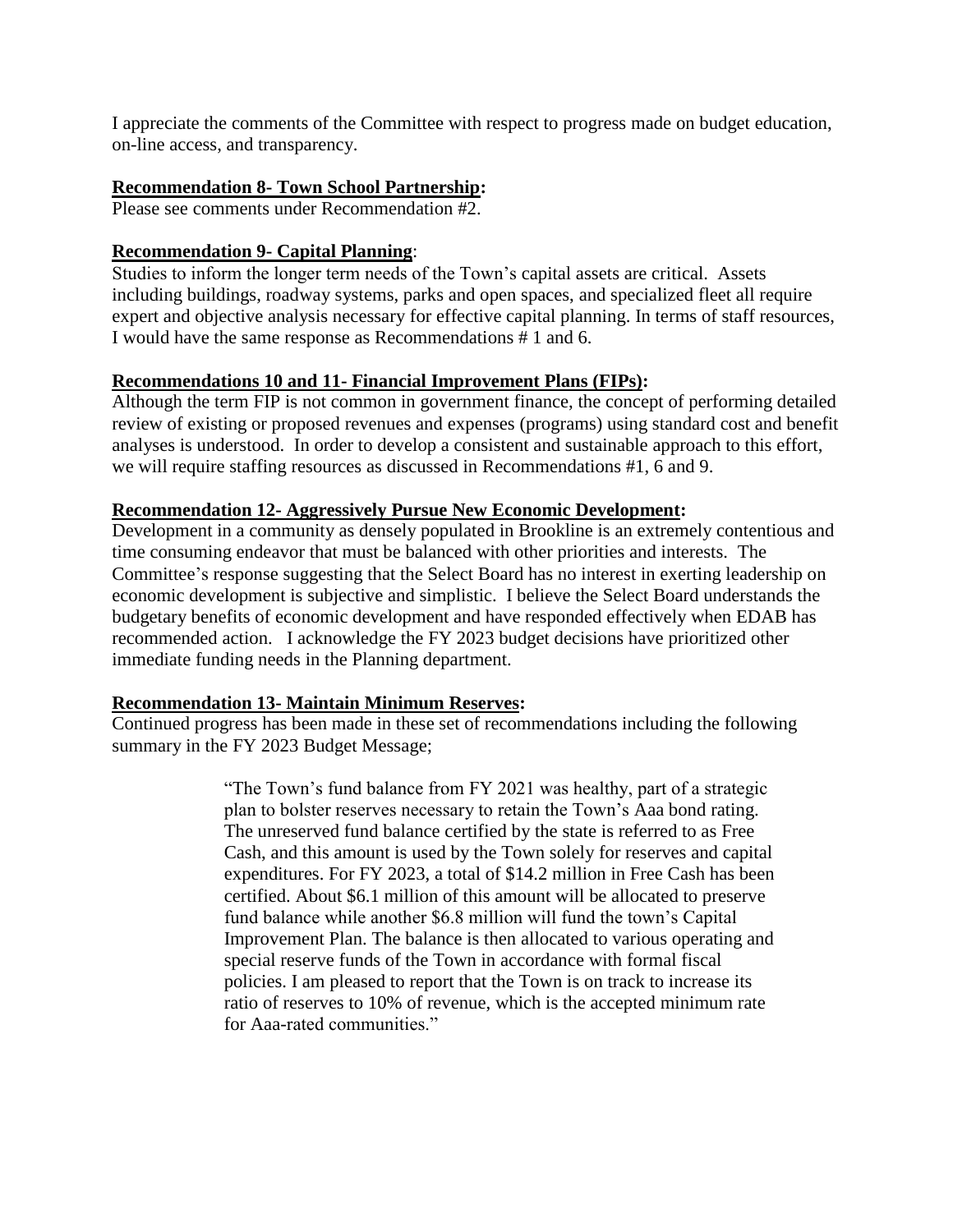#### **Recommendation 14- Establish a Maximum Debt Policy**

While our financial policies dictate that the Town's debt burden should never exceed 6% per capita, it was never anticipated that so many large-scale capital projects such as school building replacement would be funded outside the Proposition 2½ property tax levy limit. As of FY 2023, debt financed within the tax levy is relatively low at 3%, but when added to \$350 million of "excluded" debt, this pushes the overall per capita costs to 11%. The current CIP, which assumes more large-scale projects being added to the mix, is unsustainable. I encourage the consideration of BFAC's recommendations for setting maximum levels, although frankly this concept is not well understood. I concur with the recommendation to be transparent about all current and future debt regardless of whether this debt is within or outside the Proposition 2½ tax levy limit.

#### **Recommendation 15- Strategic Override Plan**

At this time, I believe the Select Board intends to continue the current practice of establishing ad hoc override committees that recommend specific levels, purposes and other conditions associated with tax overrides. I don't agree with the statement that the Select Board is unlikely to consider the BFAC's recommendations. In fact, I believe any override committee and process established by the Select Board will consider BFAC's recommendation within 15.1-15.4.

#### **Recommendation 16- Single Town-School Financial Model**

No additional comment.

#### **Recommendation 17: Annual Review of Moody's Scorecard**

No additional comment.

#### **Recommendation 18: Require Town Meeting Member Financial Training**

No additional comment.

cc: Members of the Select Board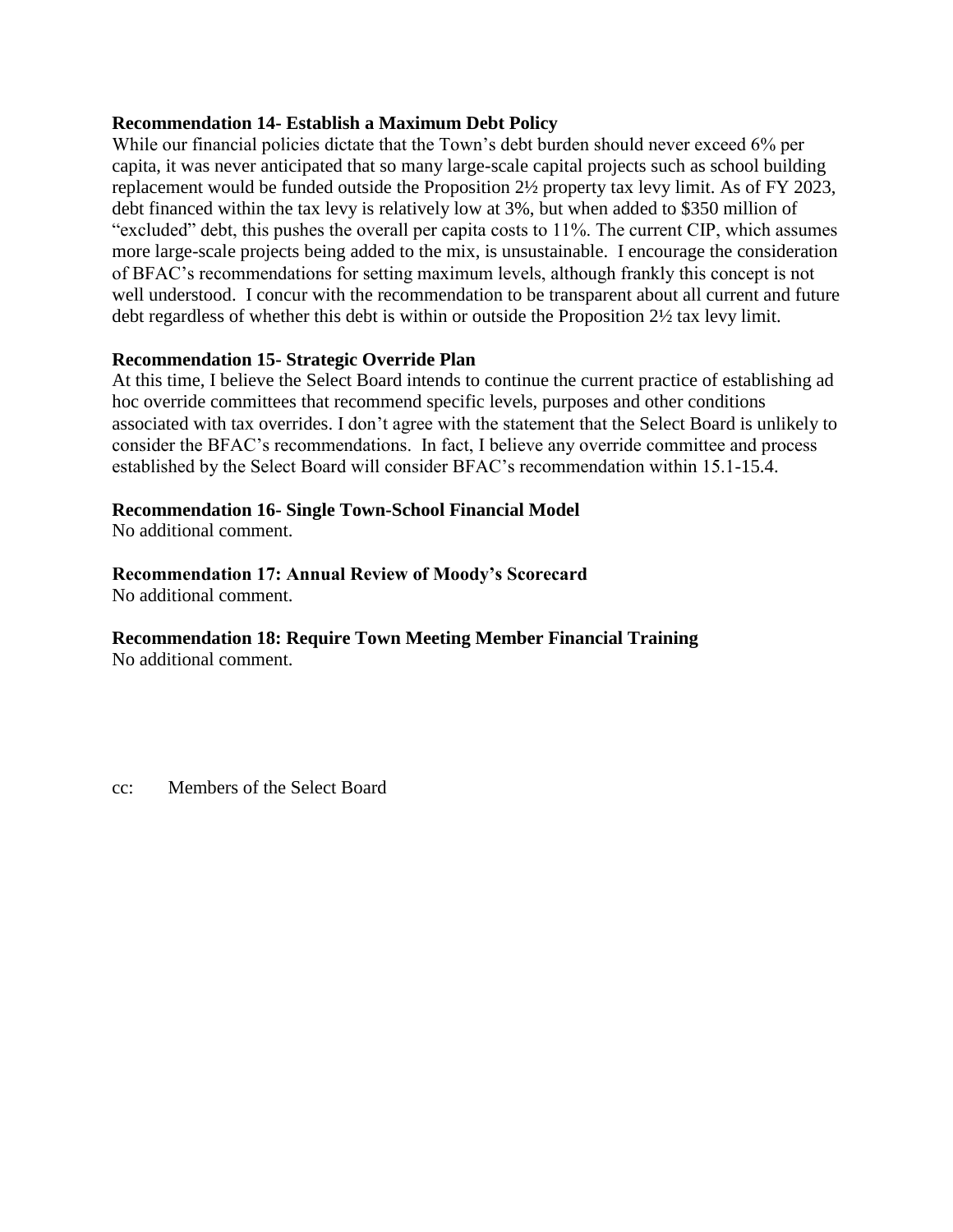# **Part 2. Advisory Committee Progress Report/Chart**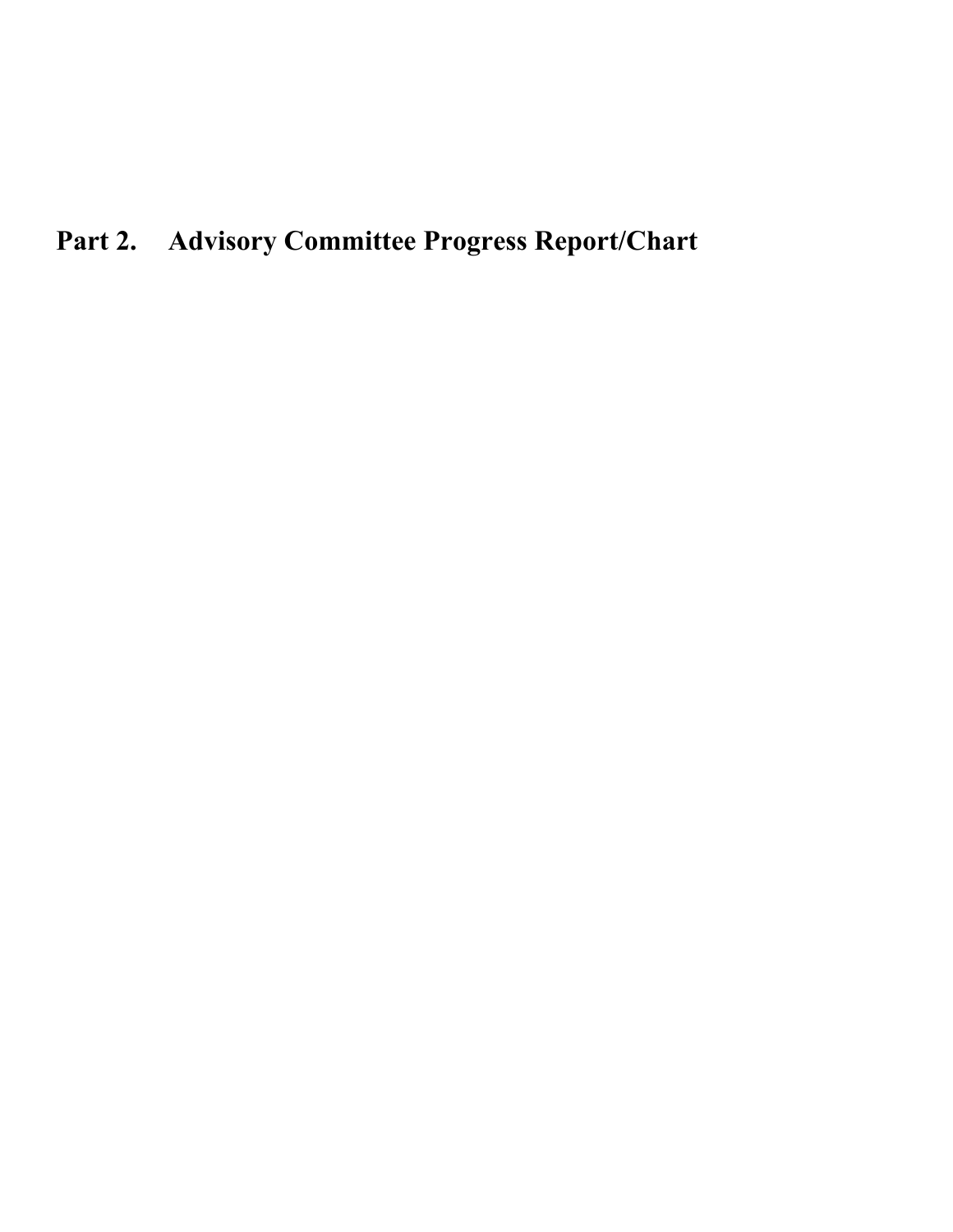## **BFAC MC Progress Report a.o February, 2022 Advisory Committee**

|       | For each BFAC recommendation, enter the status of your review by entering a<br>number from 0 to 3 as defined below:                    |
|-------|----------------------------------------------------------------------------------------------------------------------------------------|
| $0 =$ | no substantive discussion of the recommendation at a public meeting                                                                    |
| $1 =$ | had a substantive discussion of the recommendation at a public meeting<br>but reached no decisions                                     |
| $2 =$ | as a result of discussions at a public meeting, decided to accept<br>recommendation; progress is detailed in meeting minutes           |
| $3 =$ | as a result of discussions at a public meeting, decided to reject<br>recommendation; explanation of why is detailed in meeting minutes |

| <b>BFAC Recommendation</b> |                                         | <b>Status</b>  | <b>Meeting Date(s)</b> |
|----------------------------|-----------------------------------------|----------------|------------------------|
| $\overline{2}$             | Financial review & budget               | $\overline{2}$ |                        |
| 3                          | Warrant article development             |                |                        |
| 4                          | AC structure and skills                 | 2.5            |                        |
| 6                          | Key program evaluation                  |                |                        |
| 6.1                        | Investment analysis                     | $\overline{2}$ |                        |
| 6.2                        | Metrics for prioritization              | $\overline{2}$ |                        |
| 6.3                        | Zero based budgeting                    | $\overline{0}$ |                        |
| 9                          | Capital planning                        | $\overline{2}$ |                        |
| 13                         | Minimum reserves                        |                |                        |
| 13.1                       | Unassigned fund balance                 | $\overline{2}$ |                        |
| 13.2                       | <b>Annual Stabilization Fund budget</b> | $\overline{2}$ |                        |
| 13.3                       | Stabilization fund level                | $\tilde{?}$    |                        |
| 13.4                       | <b>Total reserves</b>                   | $\overline{2}$ |                        |
| 14                         | Maximum Debt policy                     |                |                        |
| 14.1                       | Minimum at Moodys A level               | 1              |                        |
| 14.2                       | Moody's AA level by FY36                | 1              |                        |
| 14.3                       | Full disclosure of borrowings           | $\mathbf 0$    |                        |
| 16                         | Single Town-School financial model      |                |                        |
| 17                         | Annual Moody's scorecard review         |                |                        |
| 18                         | Require TMM financial training          | 2              |                        |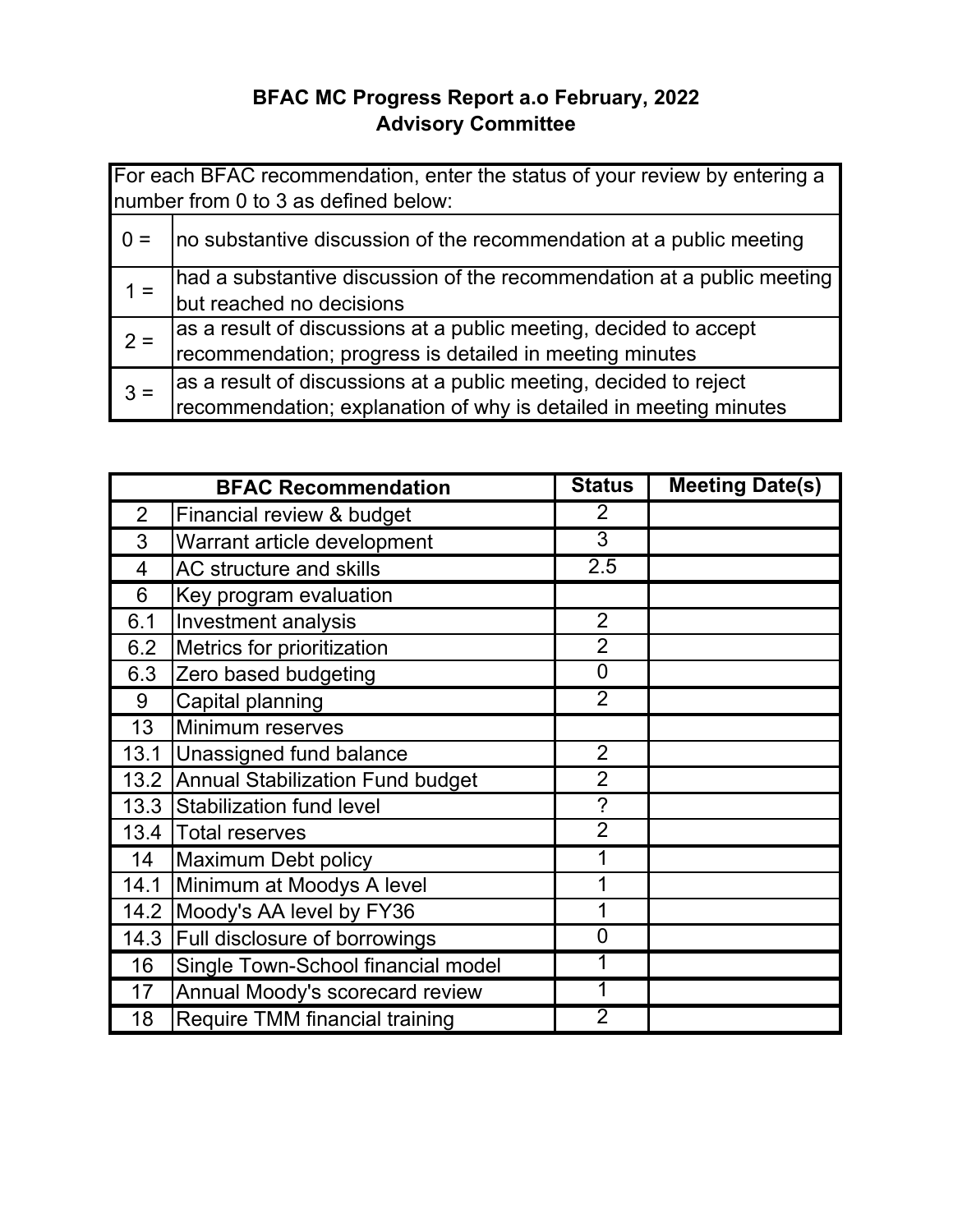**Part 3. Audit Committee Chair Bernard Greene Memo and Progress Report/Chart**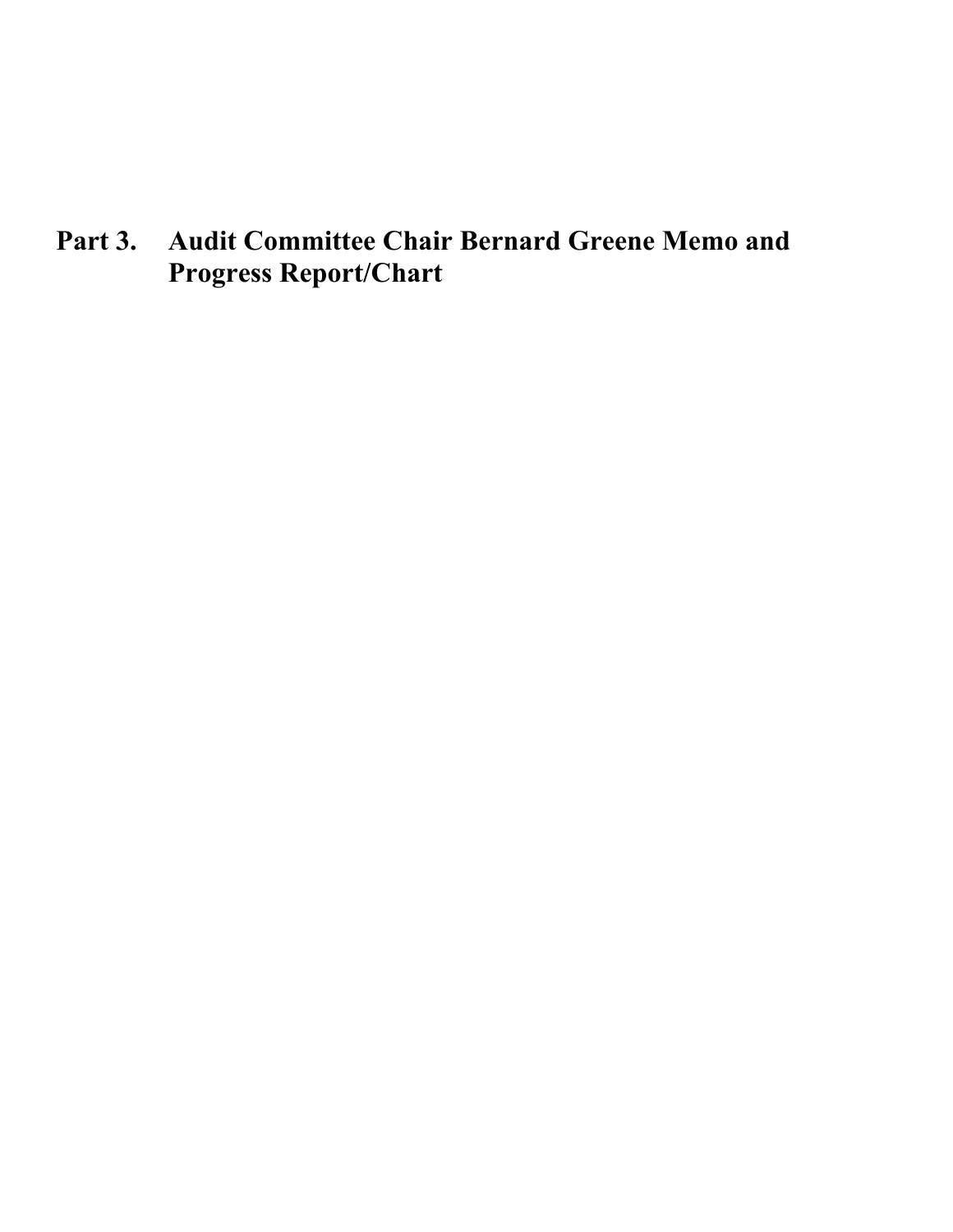## **BFAC MC Progress Report a.o February, 2022 Audit Committee**

|       | For each BFAC recommendation, enter the status of your review by entering a<br>number from 0 to 3 as defined below:                    |
|-------|----------------------------------------------------------------------------------------------------------------------------------------|
|       | no substantive discussion of the recommendation at a public meeting                                                                    |
| $1 =$ | had a substantive discussion of the recommendation at a public<br>meeting but reached no decisions                                     |
| $2 =$ | as a result of discussions at a public meeting, decided to accept<br>recommendation; progress is detailed in meeting minutes           |
| $3 =$ | as a result of discussions at a public meeting, decided to reject<br>recommendation; explanation of why is detailed in meeting minutes |

| <b>BFAC Recommendation</b>     | <b>Status</b> | <b>Meeting Date(s)</b> |
|--------------------------------|---------------|------------------------|
| Change audit firm and partners | see notes     |                        |
| <b>Expand Audit Scope</b>      | see notes     |                        |

Change Audit Firm: deferred until end of contract Rotate Partner: 2 Expand Scope: See attached response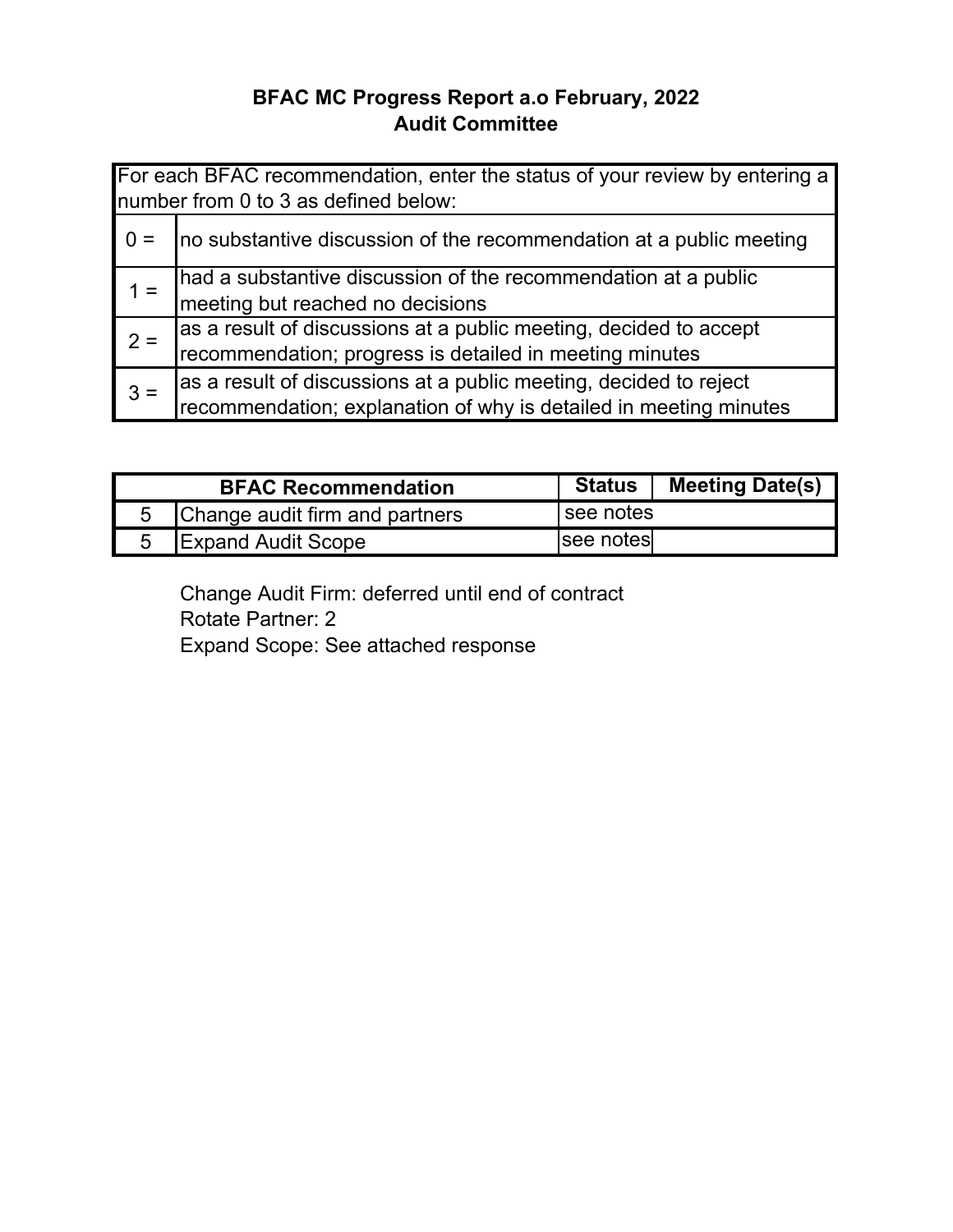#### Audit Committee Response to Moderator's Committee Request

#### **BFAC's recommendation is twofold: to periodically change audit firms and audit partners and to expand the scope of the audit to include a review of managerial as well as financial accounting issues.**

#### **UPDATE:**

#### **Change the Audit Firm**

The Committee met on December 16, 2021, and had further discussions of issuing an RFR for audit services once the current contract expires but did not set a time for doing so and it did not commit to changing auditors.

#### **Rotate Audit Partners**

The Committee discussed whether to ask Powers & Sullivan to rotate partners on the Brookline account. The Committee agreed to ask Powers & Sullivan to rotate the partner on the account beginning with FYE June 30, 2022, and the Comptroller reports that Jim Powers will do the Brookline Audit.

#### **Scope of the Audit**

The Audit Committee's initial response to BFAC's recommendation "to expand the scope of the audit to include a review of managerial as well as financial accounting issues" has not changed. Below are the Committee's previous response and the explanations.

#### **A. Financial Controls and Policies**

"monitoring internal adherence to financial controls and policies" (Summary). This was considered but not accepted:

The Auditor evaluates certain financial controls and policies of the Town, such as the appropriateness of accounting policies used and the presentation of the financial statements. But the overall responsibility to ensure adherence to financial controls and related policies is undertaken by the Comptroller. Evaluation whether the Comptroller is performing these responsibilities adequately would not be the Auditor's job but an undertaking of a separately engaged consultant.

#### **B. Town and School Internal Controls**

"conduct a sufficiently inquisitive review of the Town and School's internal controls" (Summary). This was considered but not accepted:

It is unclear whether a "sufficiently inquisitive review" of internal controls differs from the examination of internal controls currently a part of the Auditor's engagement. The Auditor performs a review of internal controls related to the financial statements and a Single Audit pursuant to the federal OMB Administrative Guidance regulation.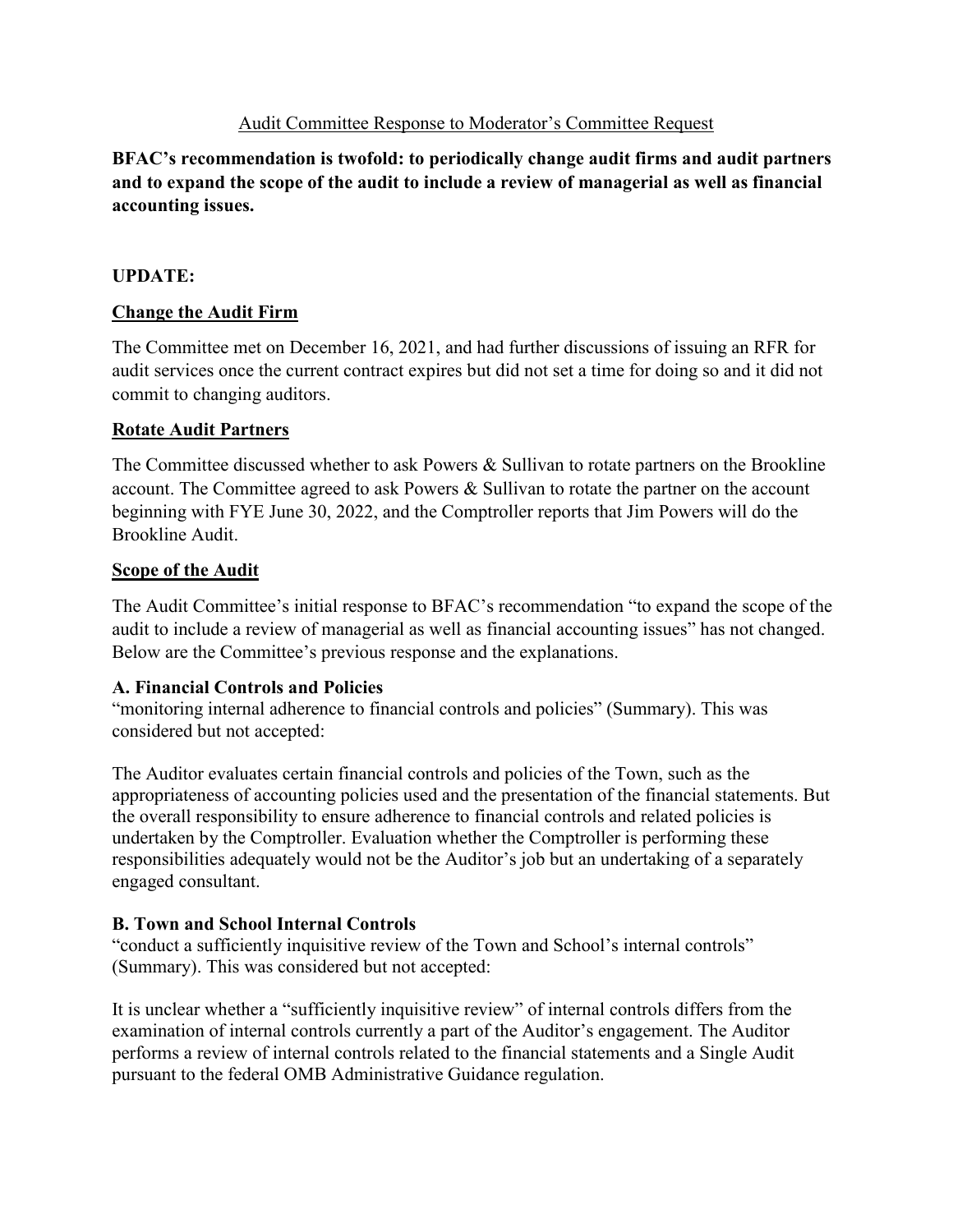In my report to the Select Board on January 18, 2022, I noted the following that is also responsive to this recommendation and lists the reports on internal controls that the Auditor currently prepares:

Powers & Sullivan also prepared a Report on Federal Award Programs, required by the federal Office of Management and Budget's Uniform Guidance regulations for entities that expend federal funds more than \$750,000, a Management Letter, that reviewed the Town's financial controls for the purpose of designing its audit and identifying deficiencies, material weaknesses, or significant deficiencies in internal controls and opportunities to strengthen internal controls and additional Required Supplemental Information.

#### **C. Compliance with Policies and Credit Agency Ratios**

"consider requesting the audit firm apply appropriate procedures in testing compliance with key policy and credit agency ratios" (Recommendation). This was considered but not accepted:

These are non-audit tasks that the Audit Committee does not believe are appropriately included in the scope of services of the Auditor. Powers & Sullivan suggested that these are tasks that can be performed by an independent consultant or the Town's financial advisor. Such an entity would have to look at the quantitative data collected by the rating agency and use its judgment to determine, looking at the data as a whole and its relative weight, as is the method used by the rating agencies, whether the Town deserves its current triple-A rating or whether there are threats to the rating that the data may suggest are on the horizon.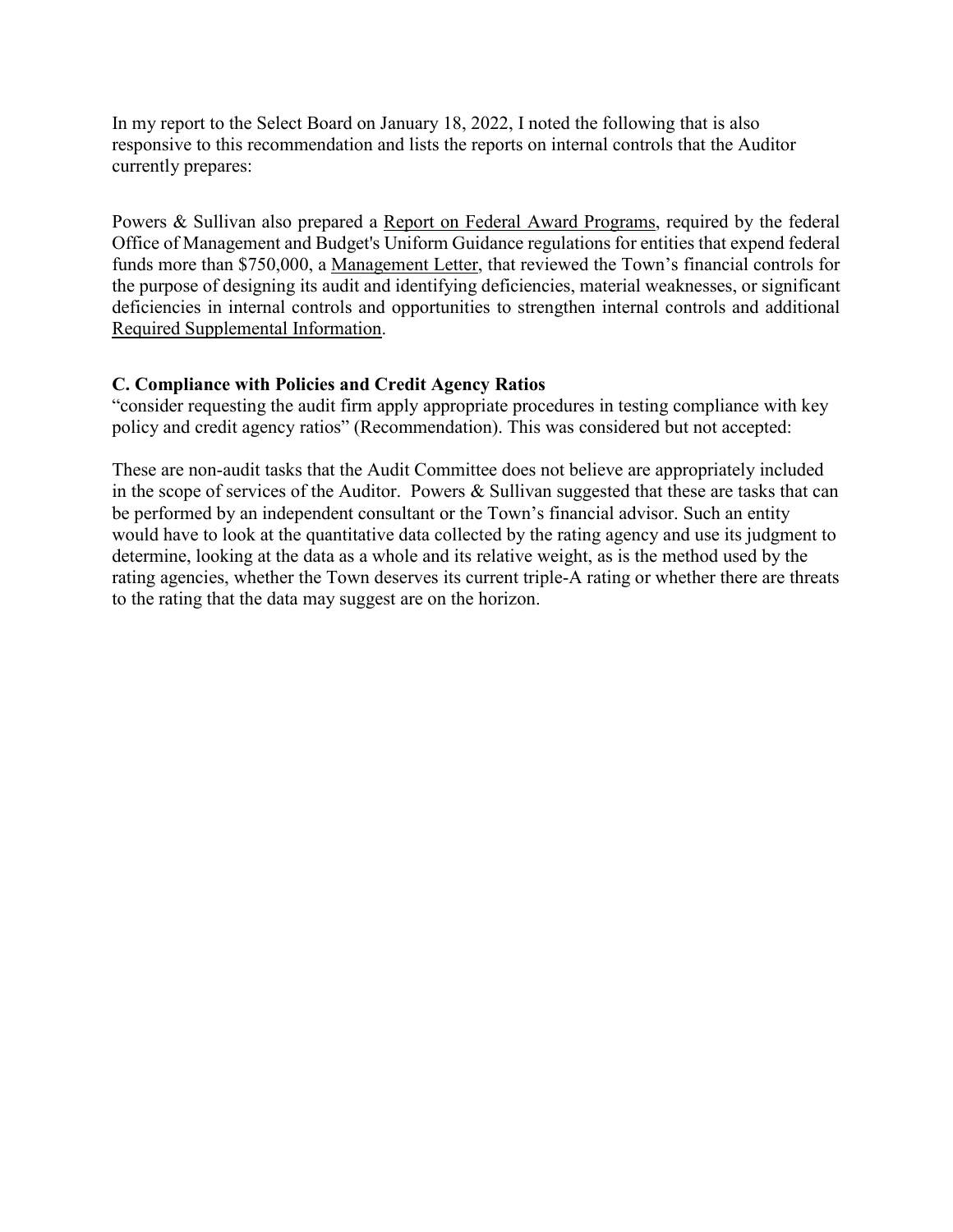# **Part 4. School Committee Progress Report/Chart**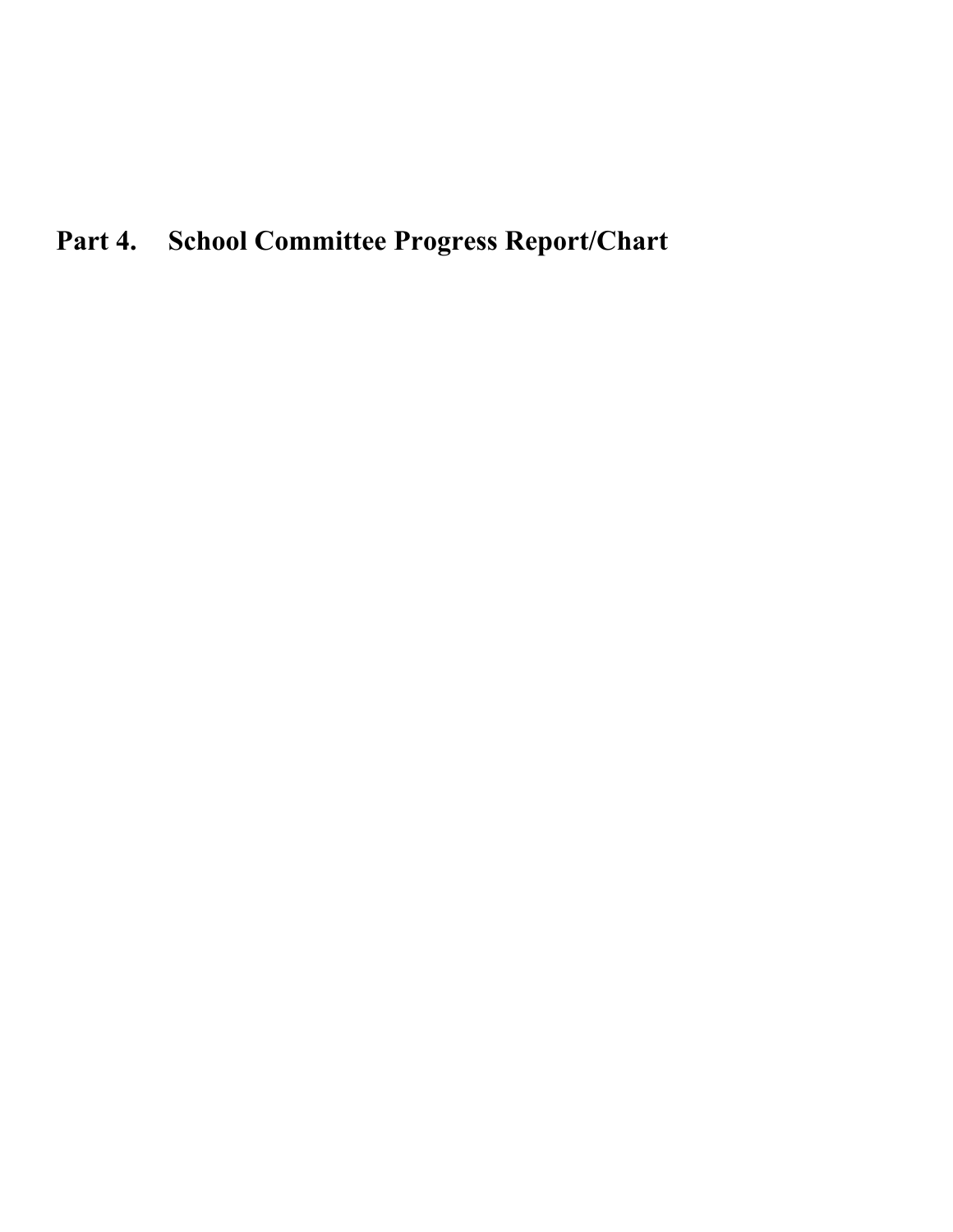#### **BFAC MC Progress Report a.o February, 2022 School Committee**

|          | For each BFAC recommendation, enter the status of your review by entering a number from 0 to 3 as defined below:                       |  |  |  |
|----------|----------------------------------------------------------------------------------------------------------------------------------------|--|--|--|
| $0 =$    | no substantive discussion of the recommendation at a public meeting                                                                    |  |  |  |
| $\equiv$ | had a substantive discussion of the recommendation at a public meeting but reached no decisions                                        |  |  |  |
| $2 =$    | as a result of discussions at a public meeting, decided to accept recommendation; progress is detailed in meeting<br>minutes           |  |  |  |
| $3 =$    | as a result of discussions at a public meeting, decided to reject recommendation; explanation of why is detailed in<br>meeting minutes |  |  |  |

| <b>BFAC Recommendation</b> |                                        | <b>Status</b>  | <b>Meeting Date(s)</b>                                                                                                                                                                                                                                                                             |
|----------------------------|----------------------------------------|----------------|----------------------------------------------------------------------------------------------------------------------------------------------------------------------------------------------------------------------------------------------------------------------------------------------------|
| 1                          | Performance management                 | 0              | has not been discussed                                                                                                                                                                                                                                                                             |
| $\overline{2}$             | Financial review & budget              | 1              | ISP 2/11/22 (also SC capital subcommittee 2/8/22)                                                                                                                                                                                                                                                  |
| 6                          | Key program evaluation                 |                |                                                                                                                                                                                                                                                                                                    |
| 6.1                        | Investment analysis                    | $\overline{2}$ | SC policy 2/14/22 (financial analysis of sustainability policy WRT<br>food services impact); also e.g. ongoing SPED review, middle<br>school review, science review                                                                                                                                |
| 6.2                        | Metrics for prioritization             | $\overline{2}$ | SC budget guidelines voted 12/02/21 - made multi-year to allow<br>for long-term prioritization                                                                                                                                                                                                     |
| 6.3                        | Zero based budgeting                   | 1              | Initial efforts towards ZBB for FY22; ongoing discussions with new<br>staff to implement long-term. OBB being explored e.g. SC<br>Finance 2/23/22 WRT financial assistance policy                                                                                                                  |
| 7.3                        | Increase transparency                  | $\mathcal{P}$  | SC and staff have worked closely to improve quality of budget<br>materials for FY23 (see FY23 preliminary budget as a first step in<br>these improvements)                                                                                                                                         |
| 8                          | Revisit Town-School Partnership        | 1              | SC discussed TSP at SC 2/17/22 - awaiting revised TSP MOU<br>draft                                                                                                                                                                                                                                 |
| 9                          | Capital planning                       | $\overline{2}$ | SC voted (09/23/21) to submit CIP request for capital strategic<br>plan to inform larger planning (denied for CIP, awaiting ARP<br>decision). SC is committed to much better understanding of our<br>capital needs, including repair and maintenance (SC finance<br>12/15/21; SC capital 12/14/21) |
| 10                         | <b>Financial Improvement Plans</b>     | $\overline{2}$ | SC is looking at financial improvement on capital projects e.g.<br>Pierce use of historical building, and staff looking at improvement<br>on e.g. transportation, medical reimbursement (SC finance<br>2/23/22, SC 2/3/22 or 1/20/22)                                                              |
| 11                         | FIP assessment and reporting           | 1              | New PSB budget book will have a section on capital<br>improvements which would provide for this kind of reporting                                                                                                                                                                                  |
| 16                         | Single Town-School financial model     | $\overline{0}$ | has not been discussed since new administration joined                                                                                                                                                                                                                                             |
| 17                         | <b>Annual Moody's scorecard review</b> | 0              | has not been discussed.                                                                                                                                                                                                                                                                            |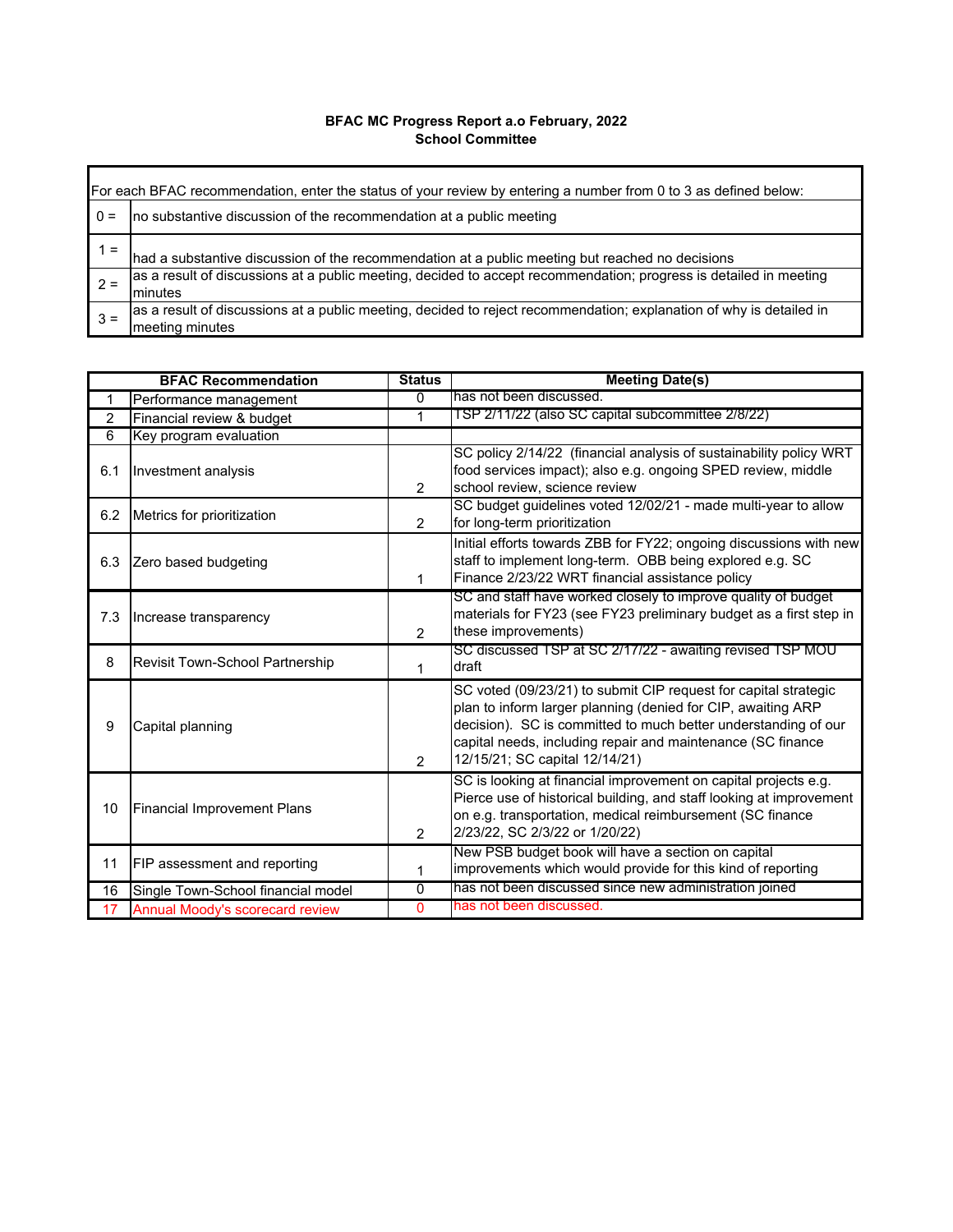**Part 5. EDAB Memo dated February, 2022**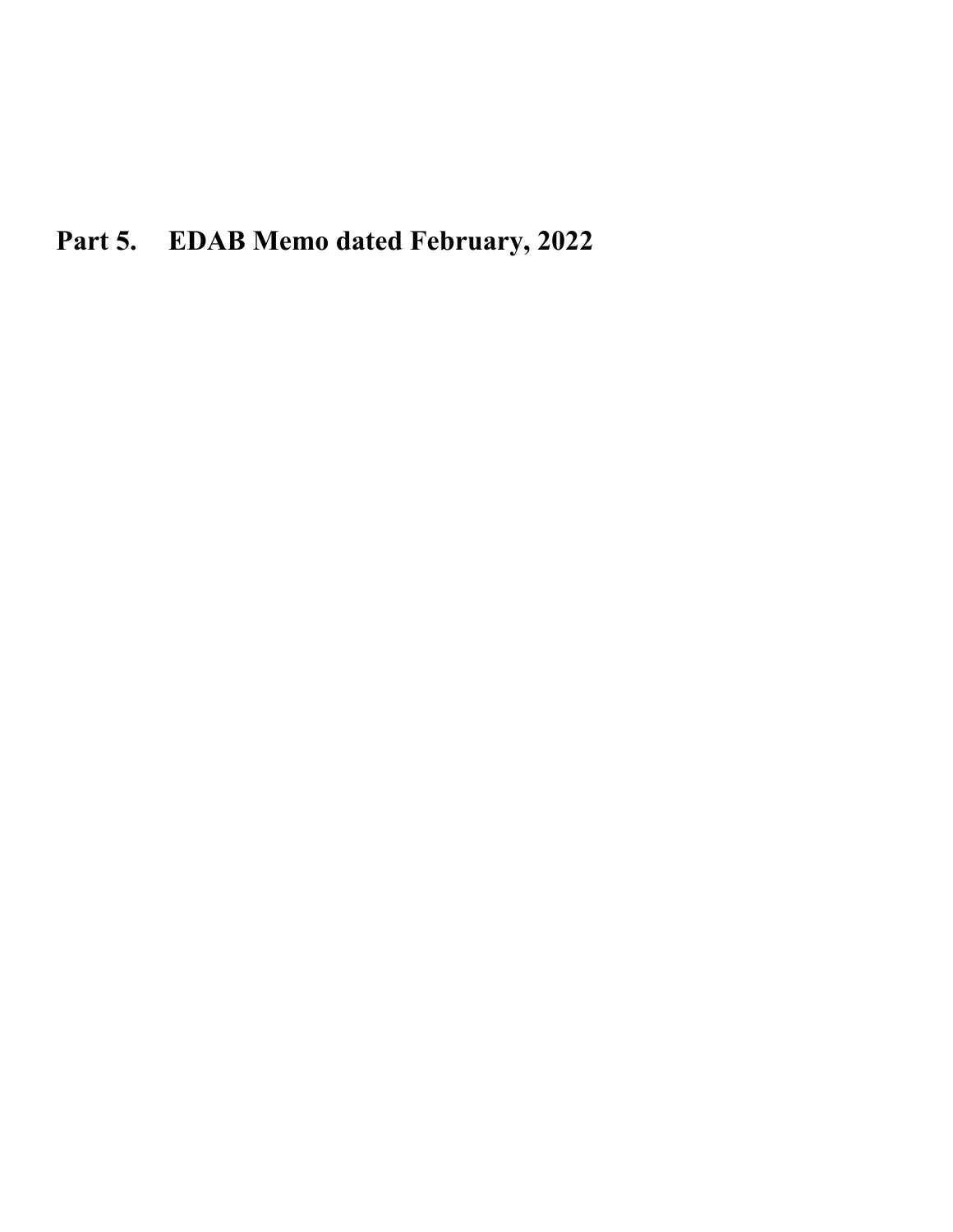DRAFT BFAC MC Progress Report for EDAB- February, 2022

#### **Recommendation 12 - New economic development**

(Note: the other BFAC recommendations on the EDAB spreadsheet are not direct EDAB responsibilities, and therefore are not included)

For each BFAC recommendation, enter the status of your review by entering a number from 0 to 3 as defined below:

#2 - as a result of discussions at a public meeting, decided to accept recommendation; progress is detailed in meeting minutes.

On October 4, 2021, EDAB unanimously voted to accept the Lab Report, including its recommendations for appropriate zoning and public regulatory infrastructure to make new economic development possible.

At the Select Board's November 9, 2022 meeting, several members of EDAB presented the Report recommendations and timeframes as summarized below. Where applicable, the current status is included.

- A new zoning use definition for Research and Development Laboratory should be proposed by the Planning Department to Town Meeting in the Fall of 2022. This should encompass a broad range of possible uses including:
	- o Biotechnology, medical, engineering, scientific, technology, computer science, and similar "21st century industries.".
	- o Biotechnology uses would be limited to Biosafety Levels (BSL) 1 and 2.
	- o This use would ONLY be allowed by special permit in major commercial corridors in G, O and certain overlay districts.
- The creation and commencement of a [10 Brookline Place Study Committee](https://www.brooklinema.gov/2038/10-Brookline-Place-Committee) should occur by January 2022.

This was accomplished, and the Committee will be negotiating the parameters for the redevelopment of this site to laboratory use for Select Board followed by Town Meeting approval in the Fall of 2022.

- A new Bio-Safety public health general by law should be offered to Town Meeting for approval in the Fall of 2022. The bylaw would:
	- o Establish a framework for Town oversight, licensing, and monitoring of public health and safety aspects of life science laboratory operations.
	- o Require the establishment of a Brookline Biosafety Advisory Council
	- o State that "nonhuman primate" animal research is not allowed.
	- o Outline parameters for a future regulatory scheme for operations of life science facilities with a licensing process for BSL 2 Laboratories.

Note that after the new Public Health Commissioner is on board, the Planning Director will convene an internal meeting to review the above EDAB recommendation.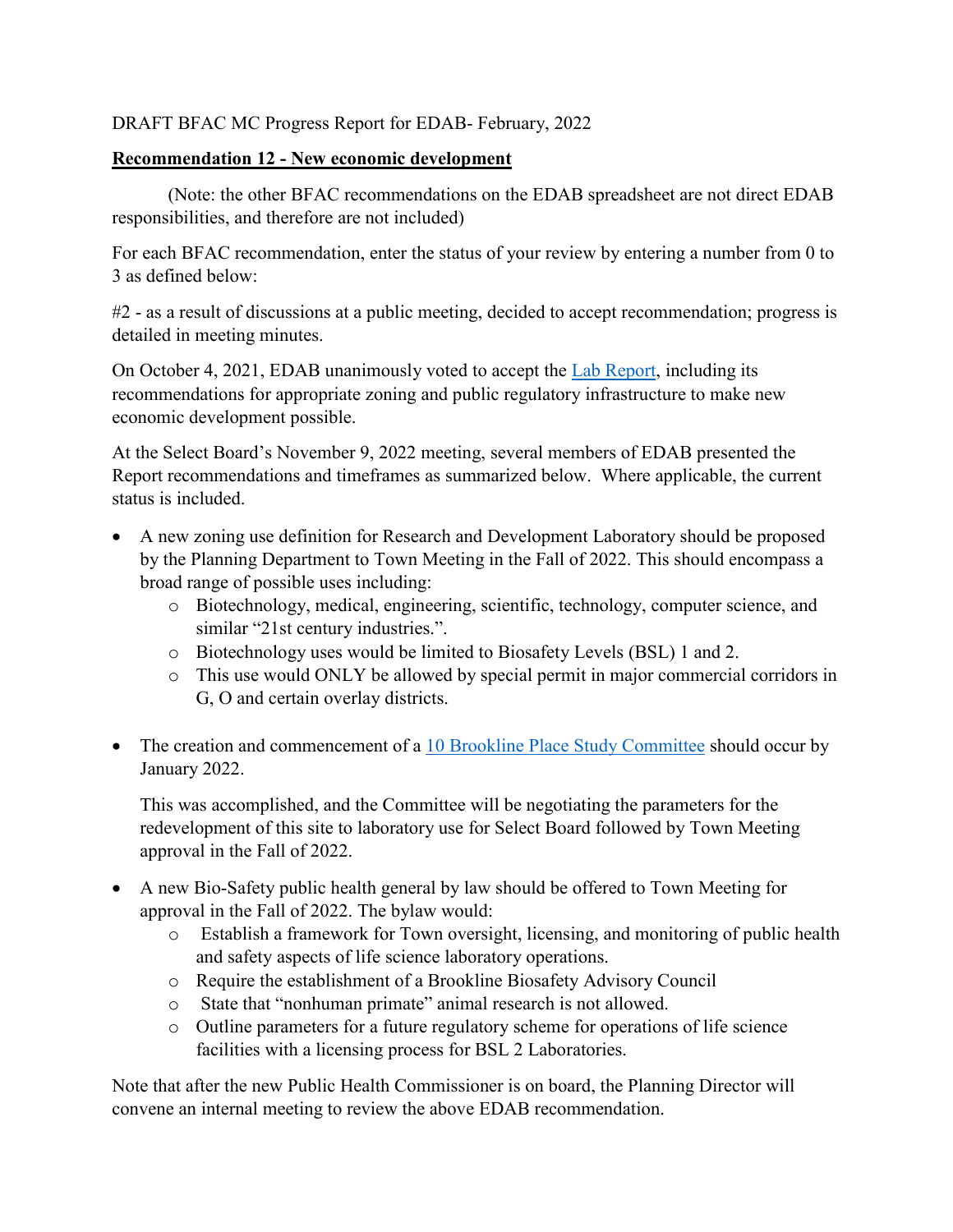•A series of sequential corridor zoning studies, beginning in fiscal year 2023 and starting with the Chestnut Hill West district, should be funded and incorporated into the FY23 budget.

• The Select Board, the Town Administrator and the Planning Department should continuously pursue opportunities identified in the 2019 Major Parcel Study, with a focus on large nonprofit owned properties with commercial redevelopment potential.

Below is the requested update on other subsequent issues referenced in the MC's August 4, 2021 Report. This update relates primarily to resources, both staff and Select Board capacity.

The vacant Economic Development / Long Term Planning position was filled in late August. The division had another unexpected vacancy in October when the Economic Development Director was appointed Planning Director. That vacancy has been [posted](https://www.linkedin.com/jobs/view/economic-development-director-at-town-of-brookline-2908875012/) with first round interviews anticipated to begin early this Spring. Another resource issue, Select Board capacity, was addressed in the case of the 10 Brookline Place Study Committee. That Select Board appointed and charged committee has no Select Board member.

The MC report also expressed concern over limited resources in the event the Town were to undertake Comprehensive Planning.

EDAB held two public hearings in the Fall of 2021 related to Article 26, which was significantly amended, to begin an initial planning process for future Comprehensive Planning, with important conditions. At its second hearing, the following change in the resolution was cited as an important prerequisite:

*"…adequate funding to retain all necessary consultants and additional planning staff to successfully complete the work of Planning Process Study Committee and the implementation of its recommendations."*

EDAB members also commented on the need for Select Board leadership for comprehensive planning to be successful.

On November 2, 2022, EDAB's Co-chairs sent a letter to the Select Board explaining the Board's Article 26 resolution: (citations in italicized quotes):

"…a call to *"examine the 2005 Comprehensive Plan with a view towards determining how a future comprehensive plan could be more effective".* This change was cited as important since the previous Comprehensive Plan has not advanced economic development in town. Several EDAB members expressed concern over the impact that a Comprehensive Planning process may have on *"corridor studies including Lower Boylston and the planned Upper Boylston study… and other ongoing planning studies".* The Board felt that these should not only *"continue without impediment"* but that

recommendations from those studies should be implemented, if that is the will of a future Town Meeting, even if Comprehensive Planning is still in process."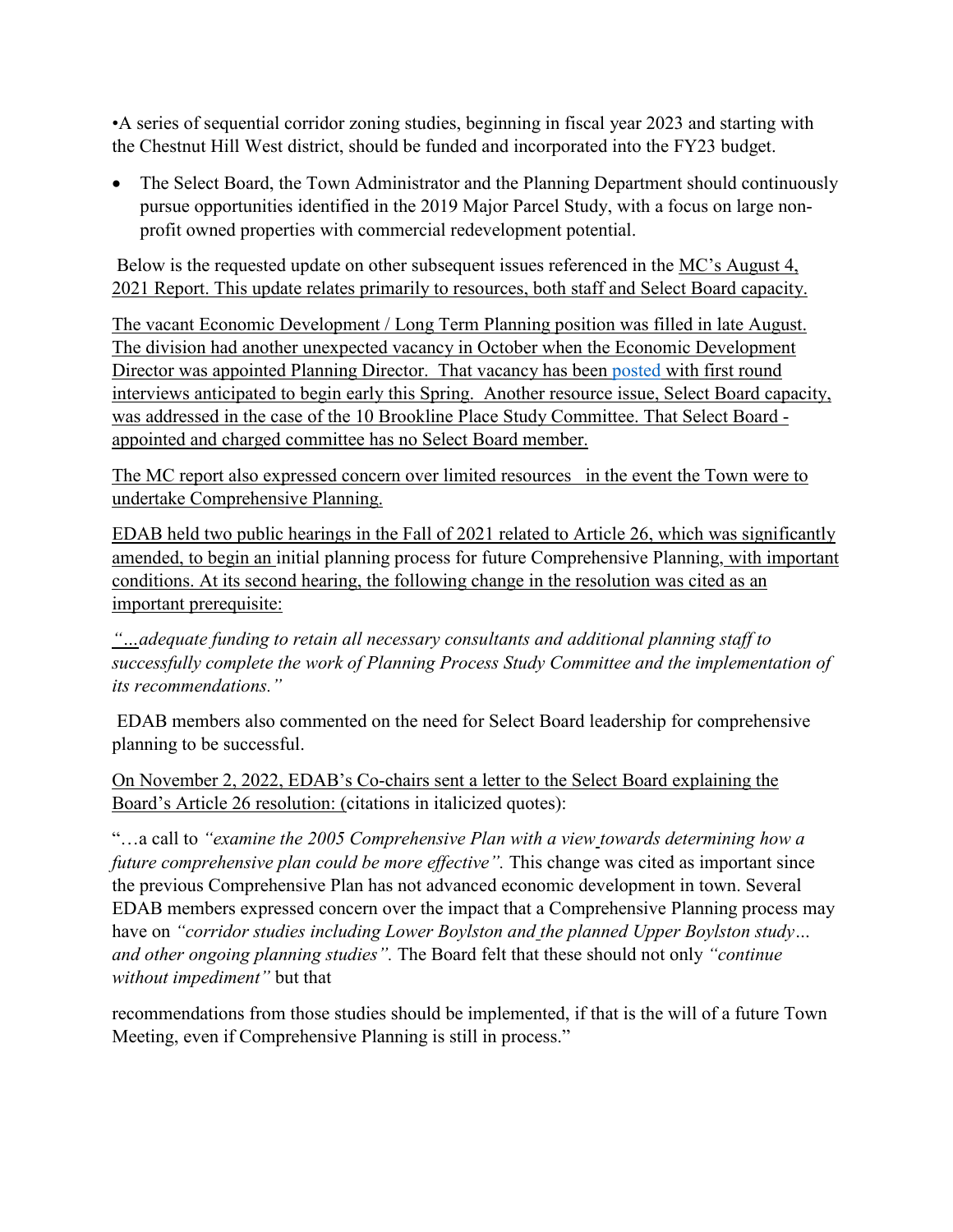# **Part 6. Planning Board Progress Report/Chart**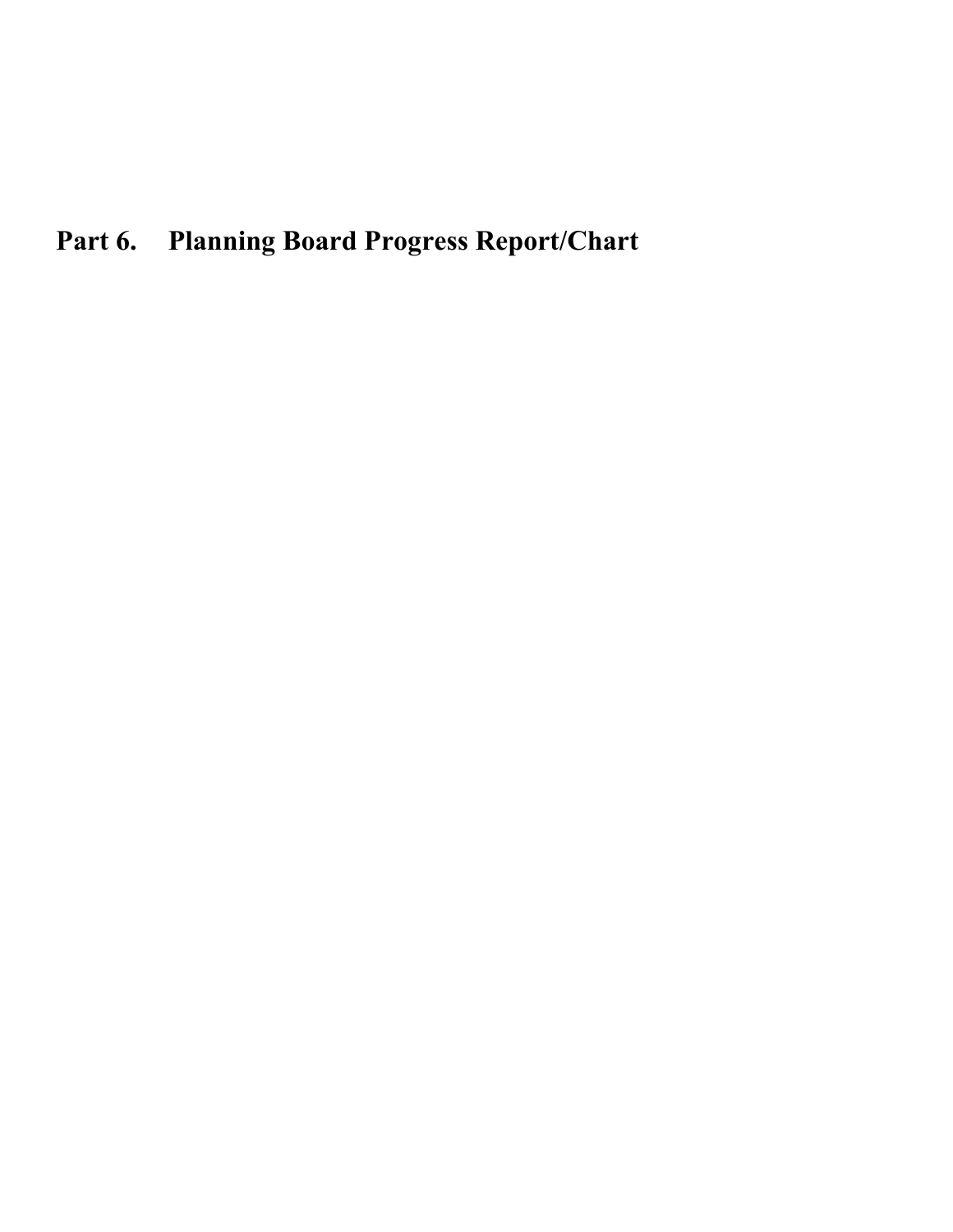## **BFAC MC Progress Report a.o February, 2022 Planning Board**

| For each BFAC recommendation, enter the status of your review by entering a<br>number from 0 to 3 as defined below: |                                                                        |  |
|---------------------------------------------------------------------------------------------------------------------|------------------------------------------------------------------------|--|
| $0 =$                                                                                                               | no substantive discussion of the recommendation at a public meeting    |  |
| $1 =$                                                                                                               | had a substantive discussion of the recommendation at a public meeting |  |
|                                                                                                                     | but reached no decisions                                               |  |
| $2 =$                                                                                                               | as a result of discussions at a public meeting, decided to accept      |  |
|                                                                                                                     | recommendation; progress is detailed in meeting minutes                |  |
| $3 =$                                                                                                               | as a result of discussions at a public meeting, decided to reject      |  |
|                                                                                                                     | recommendation; explanation of why is detailed in meeting minutes      |  |

|                | <b>BFAC Recommendation</b>     | <b>Status</b>  | <b>Meeting Date(s)</b>     |
|----------------|--------------------------------|----------------|----------------------------|
| 3              | Warrant article development    | 2              | several - Fall 2021        |
| $\overline{4}$ | <b>AC</b> structure and skills |                |                            |
|                | <b>SB Responsibilities</b>     |                |                            |
| 7.1            | Lead by example                | 2              | several - Fall 2021        |
| 7.2            | Clarify financial authority    |                |                            |
| 7.3            | Increase transparency          |                |                            |
|                | 12 New economic development    | $\mathfrak{D}$ | <b>Several - Fall 2021</b> |

Note: The responses above relate to the Planning Board's introduction of a Warrant Article proposing to reduce residential parking requirements for Fall Town Meeting. This article was adopted in modified form, in a "compromise" version that reflected language from a similar citizeninitiated Warranted Article.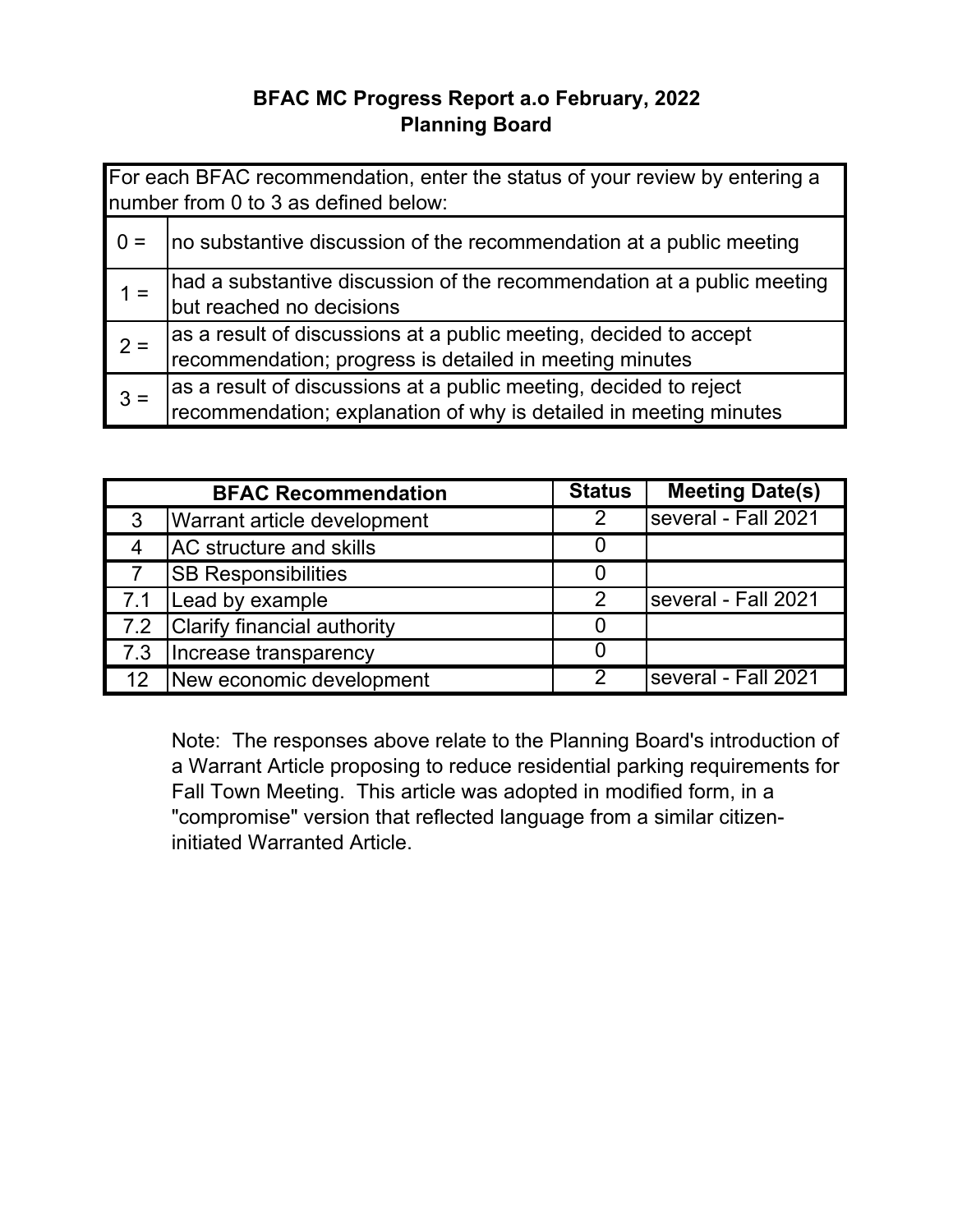#### **Recommendation 3. Warrant Article Development**

To the extent permissible, reform the warrant article development, review, and implementation process to enable consistent, transparent, robust analysis and reporting of each article's shortterm and long-term costs and benefits; to discourage financial appropriations made outside the annual budget cycle; and to take into consideration the limitations of staff time and volunteer resources.

Recommendation 3 was motivated by BFAC observing that "warrant articles often have budgetary impacts that are not well understood when they are voted on by various committees and by Town Meeting and often trigger an opaque process (rather than transparent discussions) about which other priorities will see reduced funding to compensate." BFAC recommended that the Select Board create a committee that would include (at least) Town Meeting Members who are not members of the Advisory Committee to consider Recommendation 3.

Select Board has not deliberated Recommendation 3, and has not created this committee.

Advisory Committee and the Moderator are currently exploring ideas to change how the Advisory Committee reviews warrant articles, such as by changing its subcommittee structure and workflow. They anticipate implementing these changes in time for the Advisory Committee's warrant article reviews associated with the Fall 2021 Special Town Meeting. These changes might achieve some of Recommendation 3's objectives, and the BFAC Moderator Committee will explore this in its next report (Spring 2022).

1 anning Board expressed concern that citizen initiated zoning changes, while generally well-<br>intended, create a significant diversion of time and resources from the core workloads of the intended, create a significant diversion of time and resources from the core workloads of the Planning Department as well as various committees.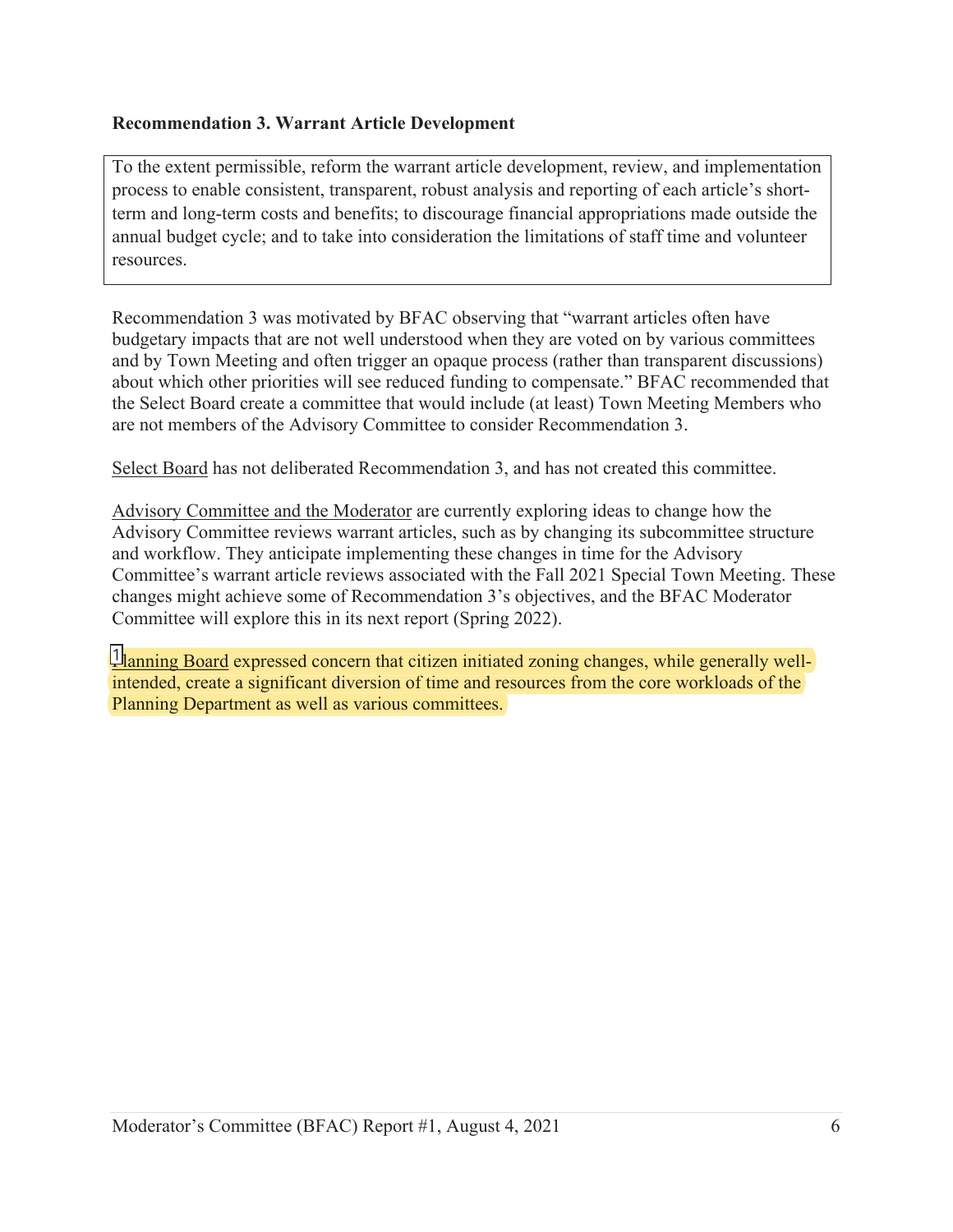# Summary of Comments on BFAC MC Report 8.4.12 FINAL.Planning Board.pdf

# Page: 1

Number: 1 Author: abignami Subject: Highlight Date: 2/7/2022 10:01:27 PM -05'00'

Author: Steve Subject: Sticky Note Date: 2/23/2022 11:41:41 AM -05'00'

The PB concern includes the process by which proposed zoning changes are reviewed -- whether citizen-initiated or by town boards or committees. The extensive hearing process often results in proposed changes to the WAs, which result in further rounds of meetings. All of this does indeed divert Planning Department staff from their primary workload, which includes review of and proposed changes to the zoning bylaw, such as the Multifamily study, which has been sidetracked due to competing priorities including warrant article review.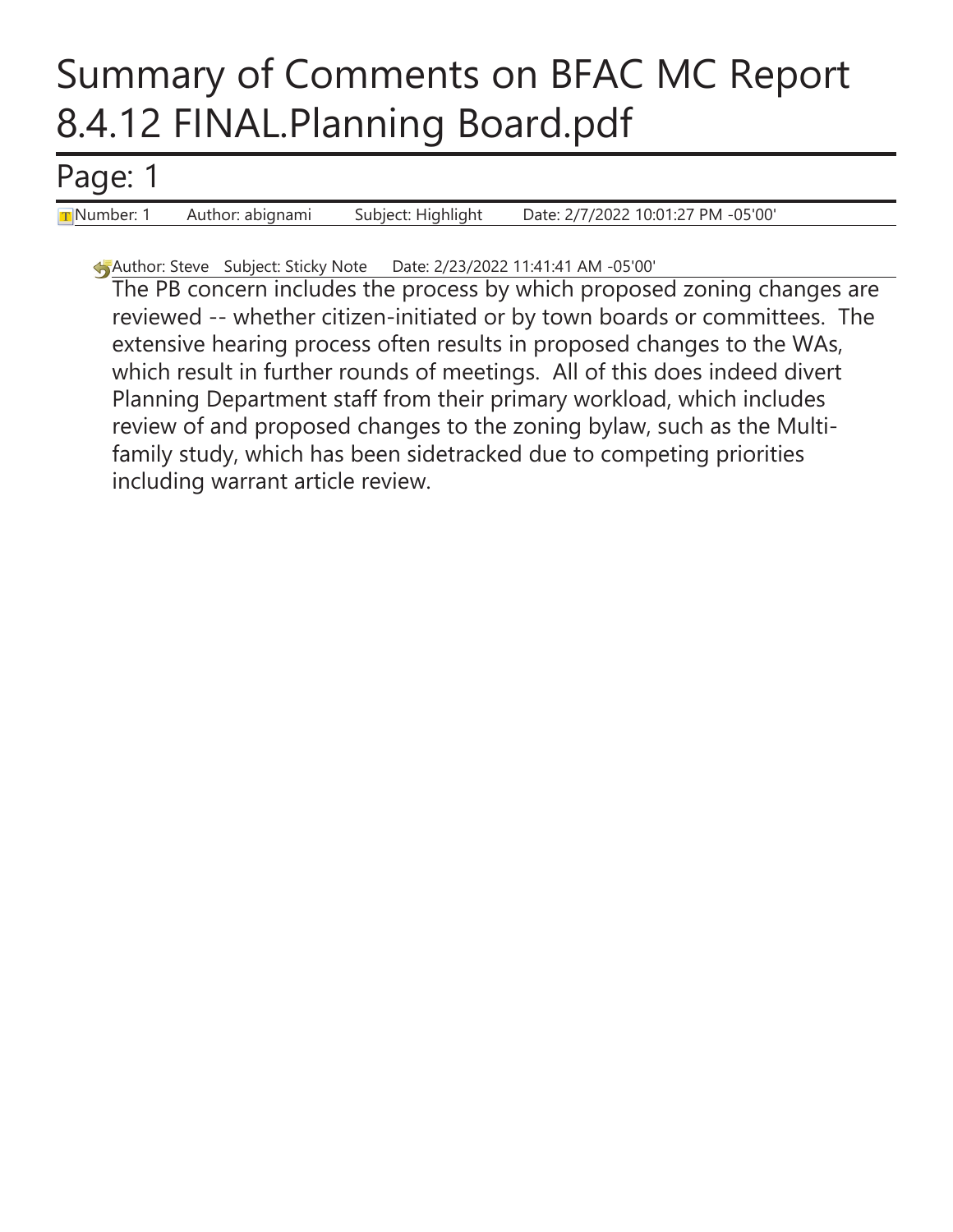#### **Recommendation 12. Aggressively Pursue New Economic Development**

Aggressively pursue new economic development to increase the vibrancy of the town's economy, generate new property tax revenues, minimize the burden on residential taxpayers, and expand payment in lieu of taxes (PILOT) revenues. To this end, enact zoning changes to incentivize new development and encourage increased density in designated areas. A significant commitment to strategic planning and public education will be necessary to achieve this goal.

EDAB unanimously endorsed Recommendation 12 and wrote to SB encouraging it to also endorse it, copying AC. SB did not respond. EDAB is focused on enhancing tax revenue through new real estate development initiatives but is deeply concerned that several challenges are impairing implementation:

- x Slow execution of 2005 Master Plan: Of the four mixed-use corridors identified for economic development by 2015, only one study has been started. As a result, the Town remains in a reactive posture, unable to generate significant economic development beyond one-off parcels proposed by developers.
- Understaffing: The Planning Department is significantly understaffed to carry out the work necessary to support accelerated economic development.
- Outdated zoning: Many commercial developers stay away from Brookline because present zoning is inadequate for financially feasible redevelopment and seeking one-off zoning changes is expensive, time consuming, and risky.
- Reactive versus proactive political support: EDAB would like SB to more aggressively review and commit to economic development efforts that a majority can support, and be more engaged in driving them to realization. needs.
- Unsettled politics: The lack of consensus around high-density mixed-use development (that includes residential) along the mixed-use corridors will delay and/or prevent implementing a long-term economic development strategy for organic new tax growth development. There is concern that the current citizen-led effort in favor of a new town-wide, neighborhood-based comprehensive planning and zoning study will result in further delays of new economic development.

 $\frac{1}{2}$  anning Board is deeply involved in the practical realities of economic development projects as they advance through regulatory review. They may decide to take up strategic questions, such as proposing zoning changes, to become more proactive. They expressed similar concerns about developer uncertainty resulting from our outdated zoning bylaw. They suggested that Brookline establish a commercial linkage program to generate more public benefits.

Select Board Member John VanScoyoc chairs the Boylston Street Corridor Study. However, the Select Board does not appear interested in taking more of a leadership role, appears uninterested in BFAC Recommendation 7 of naming a Select Board Member to lead on economic development, and has apparently not advocated strongly in its budget discussions to add staff to the Planning and Economic Development Department that would facilitate/accelerate this agenda.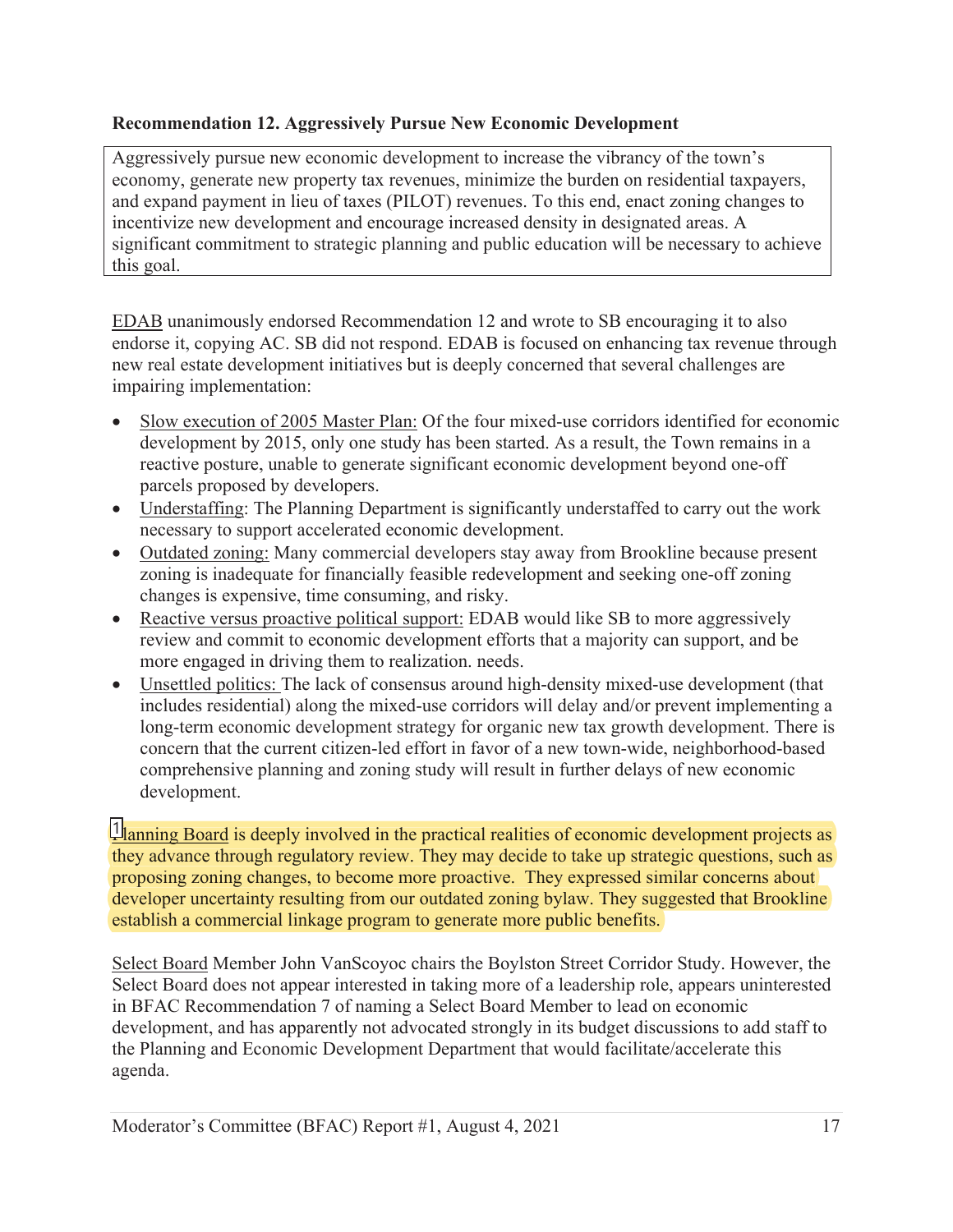# Page: 2

Number: 1 Author: abignami Subject: Highlight Date: 2/7/2022 10:02:50 PM -05'00'

Author: Steve Subject: Sticky Note Date: 2/23/2022 11:44:24 AM -05'00'

The PB does not concur with the reference to the zoning bylaw being "outdated" -- in this paragraph and in the bullet point above headed "Outdated zoning." We acknowledge that it is, in places, unclear and/or contradictory, but we generally find it to be an adaptable and useful working document. The zoning bylaw might be more properly considered (from a developer's point of view) as too restrictive, such as in terms of height, FAR, and parking requirements. The reduction in residential parking requirements approved by Fall Town Meeting addresses one of these major issues.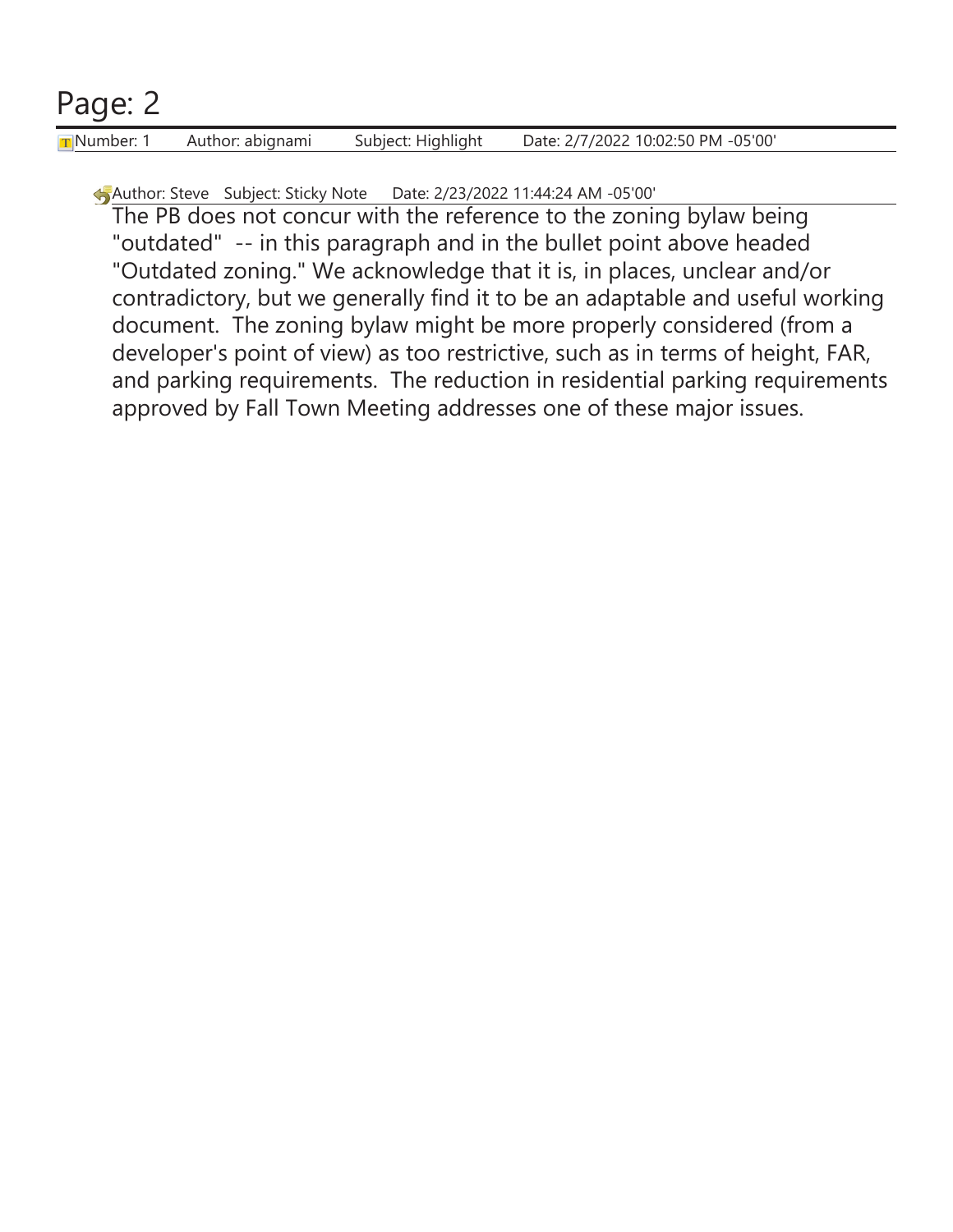#### **BFAC Recommendation No. 12: New Economic Development (NED)**

#### **Planning Board Response: Actions Involving/Incentivizing NED**

**Note:** The actions listed below generally involve zoning changes – either implemented or proposed. While many of the items below were not initiated by the Planning Board, the Board has provided extensive guidance and positive recommendations enabling these initiatives to proceed and be implemented. Other actions which would encourage new economic development or increase town revenues, such as expanding PILOT revenues, are not under the Planning Board's jurisdiction. Another opportunity to increase revenues that has been previously discussed, and would again be worth serious consideration, would be to establish a Real Estate Transfer Tax.

#### **Previous and Recent Actions**

#### **Accepted/Implemented**

- Housing Production Plan 2016 (most recommendations not implemented)
- Major Parcel Study 2018 (Implementation?)
- Review and Approval of numerous 40Bs ongoing
- Emerald Island Overlay Zoning
- Waldo‐Durgin Overlay Zoning
- Newbury/Welltower Overlay Zoning
- Reduction of Parking Requirements in TOD
- Elimination of Commercial Parking Requirements
- Reauthorization of Micro-Units and Senior Housing throughout Town
- Legalization of ADUs
- Legalization of STRs
- Adoption of CPA

#### **Considered/Not Implemented**

- Zoning Bonuses (FAR/Height) to encourage FFF Development
- "Plus One" Strategy linked to FFF development/Conversion
- Commercial Linkage Program
- Modification of existing PBI incentives for height and FAR to make them more consistent and more usable
- Beacon Street Design Guidelines Subcommittee (on hold)

#### **Current Actions and Anticipated Implementation Timeframe**

- Multifamily Study (increase in FAR?) Spring 2022 Town Meeting
- Boylston Street Corridor Study -- East (Zoning) 2021 Fall Town Meeting
- Consideration of Reduced Parking Requirements by Special Permit Fall '21 TM
- Consideration of Increased FAR by Special Permit Spring '22 TM?
- Elimination of Residential Parking Requirements (Citizen Petition Fall '21 TM?)

#### **Upcoming Actions**

- Boylston Street Corridor Study-West (Zoning) Spring 22 TM
- Parking Study Winter 2022
- Housing Production Plan Update Spring 22 Town Meeting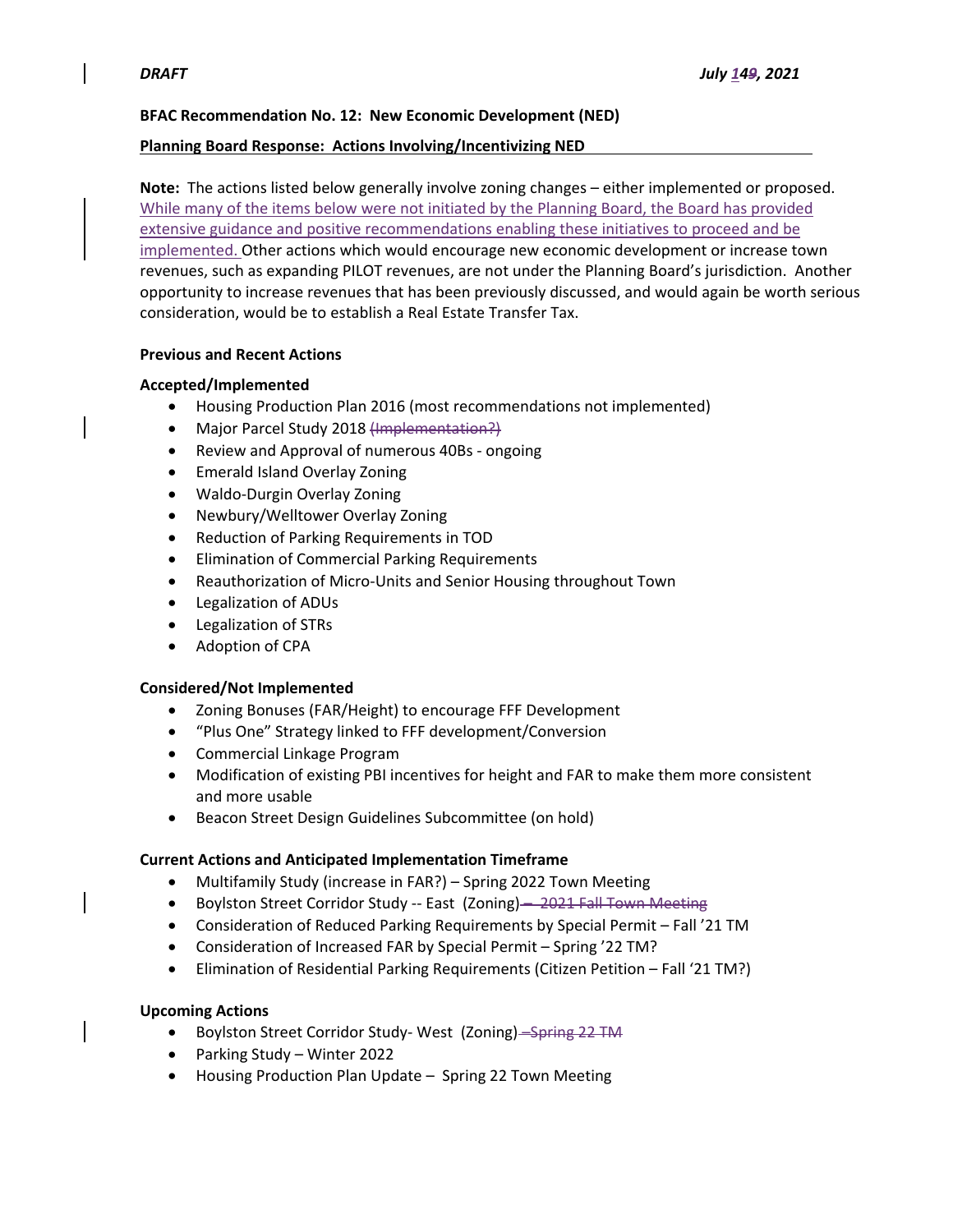**Part 7. CTO&S Liaison Sean Lynn-Jones memo dated Feb 25, 2022**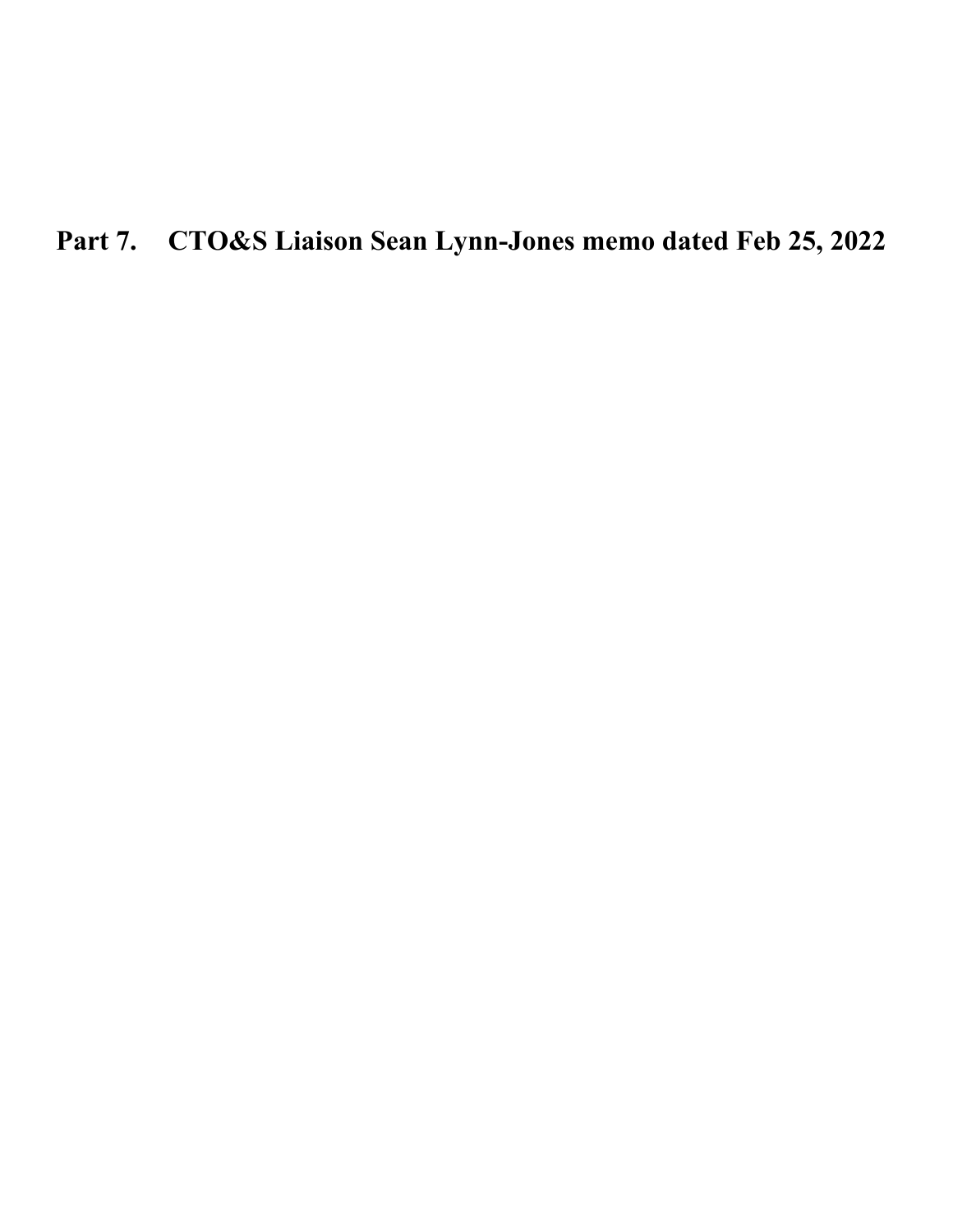### **Toffel, Michael**

| From:    | Lynn-Jones, Sean M. <sean_lynn-jones@hks.harvard.edu></sean_lynn-jones@hks.harvard.edu> |
|----------|-----------------------------------------------------------------------------------------|
| Sent:    | Friday, February 25, 2022 12:37 PM                                                      |
| To:      | David Pollak                                                                            |
| Cc:      | Jean Berg; Abby Cox; Richard Benka; Betsy DeWitt; Ian Roffman; Sean_Lynn-               |
|          | Jones@alumni.harvard.edu; Bohrs, Harry; jberg@winsor.edu                                |
| Subject: | Committee on Town Organization and Structure Update on BFAC Recommendation 4            |

#### Dear David,

This is the response of the Committee on Town Organization and Structure (CTO&S) to the BFAC Moderator's Committee's request for an update on the status of how CTO&S has considered BFAC Recommendation 4.

CTO&S met on February 23 to discuss its response to the BFAC Moderator's Committee. On November 3, 2021, CTO&S had discussed possible surveys related to BFAC's recommendations for the Advisory Committee. On September 1, 2021, CTO&S had received an update on how the Advisory Committee was responding to BFAC Recommendation 4. The July 8 and August 4, 2021, CTO&S meetings also discussed BFAC Recommendation 4. In September and October 2020 CTO&S discussed Article 29 of the November 2020 Town Meeting at several meetings. That Article incorporated elements of BFAC's Recommendation 4.

CTO&S did not think that entering a 0, 1, 2, or 3 in the "status" box would adequately describe that status of BFAC's Recommendation 4, for the following reasons.

First, the November 2020 Town Meeting vote on Article 29 can be seen as an indication of Town Meeting's preferences on BFAC's Recommendation 4. Town Meeting by a large margin voted for an Article 29 motion that did not accept the idea of having an Advisory Committee that consisted of "apolitical" experts who are not Town Meeting members. The vote on the Article 29 amendment (moved by John Bassett and incorporating an amendment by Stanley Spiegel) that would require the Advisory Committee to have at least one Town Meeting member from each precinct (where practicable) was 149 in favor, 59 opposed, and 14 abstentions. The Article 29 motion also included bylaw amendments that reflected aspects of BFAC's Recommendation 4: the number of Advisory Committee members who are not required to be Town Meeting members has been increased from eight to ten, and the Advisory Committee has been given the flexibility to offer a report instead of a recommendation on some Warrant Articles. As of February 2022, the bylaw amendments in the Article 29 motion had not yet been approved by the Attorney General's Office. CTO&S was involved in the process of reviewing Article 29 and would prefer to allow some time to assess the effects of